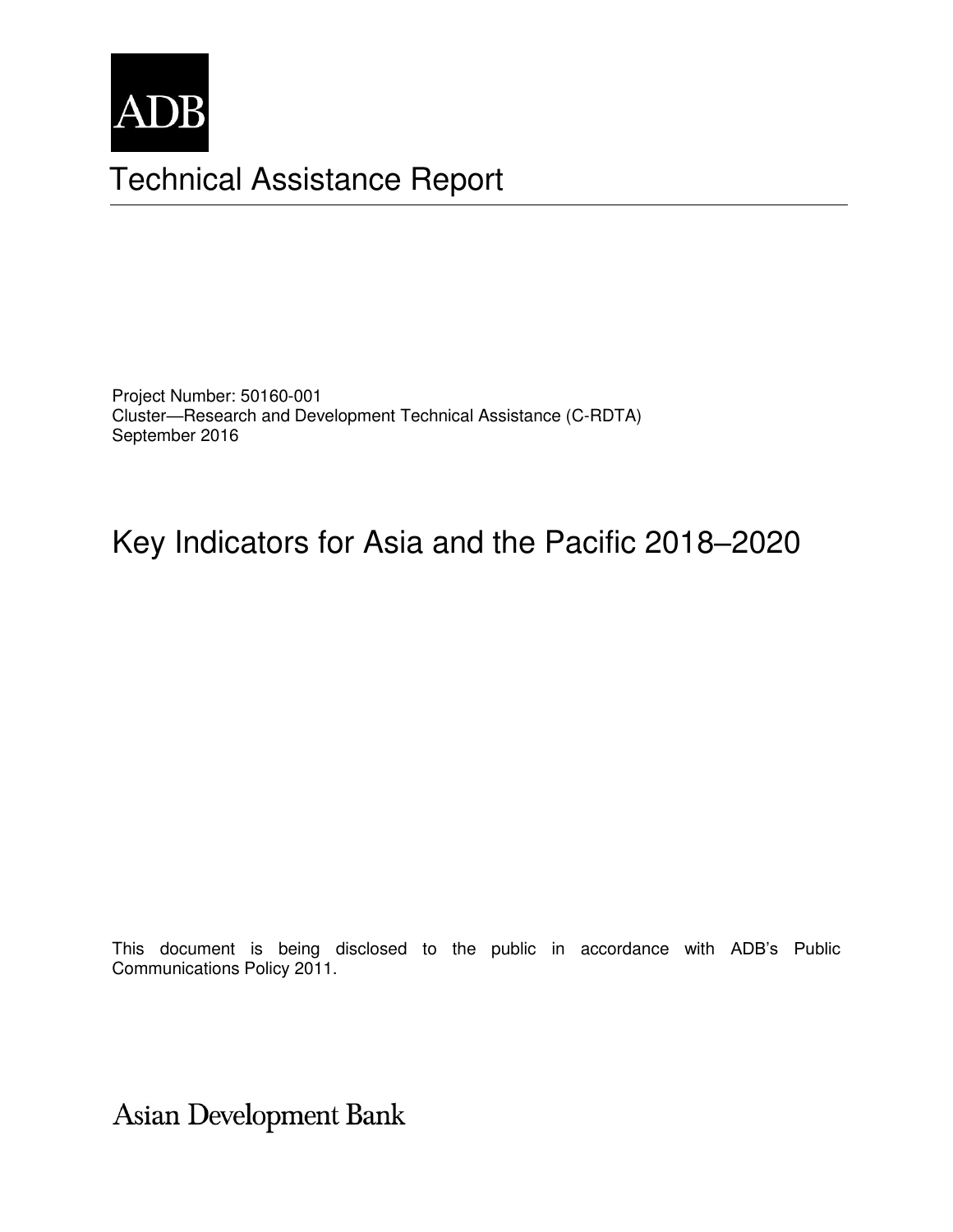#### **ABBREVIATIONS**

| ADB         | Asian Development Bank                        |
|-------------|-----------------------------------------------|
| <b>DMC</b>  | developing member country                     |
| <b>ERDI</b> | Development Economics and Indicators Division |
| <b>GVC</b>  | global value chain                            |
| IΤ          | information technology                        |
| <b>SDBS</b> | statistical database system                   |
| <b>SDG</b>  | Sustainable Development Goal                  |
| TA          | technical assistance                          |

#### **NOTE**

In this report, "\$" refers to US dollars.

| <b>Vice-President</b>                     | B. Susantono, Knowledge Management and Sustainable Development                                                                                                                                                                                                                                                                                        |
|-------------------------------------------|-------------------------------------------------------------------------------------------------------------------------------------------------------------------------------------------------------------------------------------------------------------------------------------------------------------------------------------------------------|
| <b>Chief Economist and</b>                | S. Wei, Economic Research and Regional Cooperation Department                                                                                                                                                                                                                                                                                         |
| <b>Director General</b>                   | (ERCD)                                                                                                                                                                                                                                                                                                                                                |
| <b>Director</b>                           | R. Hasan, Development Economics and Indicators Division, ERCD                                                                                                                                                                                                                                                                                         |
| <b>Team leader</b><br><b>Team members</b> | N. Chun, Economist, ERCD<br>G. Amoranto, Economics and Statistics Analyst, ERCD<br>A. Gatson, Senior Operations Assistant, ERCD<br>Y. Jiang, Senior Economist, ERCD<br>K. Joshi, Principal Statistician, ERCD<br>Z. Li, Economist, ERCD<br>M. J. Mariasingham, Statistician, ERCD<br>A. Martinez, Statistician, ERCD<br>L. N. Rao, Statistician, ERCD |

In preparing any country program or strategy, financing any project, or by making any designation of or reference to a particular territory or geographic area in this document, the Asian Development Bank does not intend to make any judgments as to the legal or other status of any territory or area.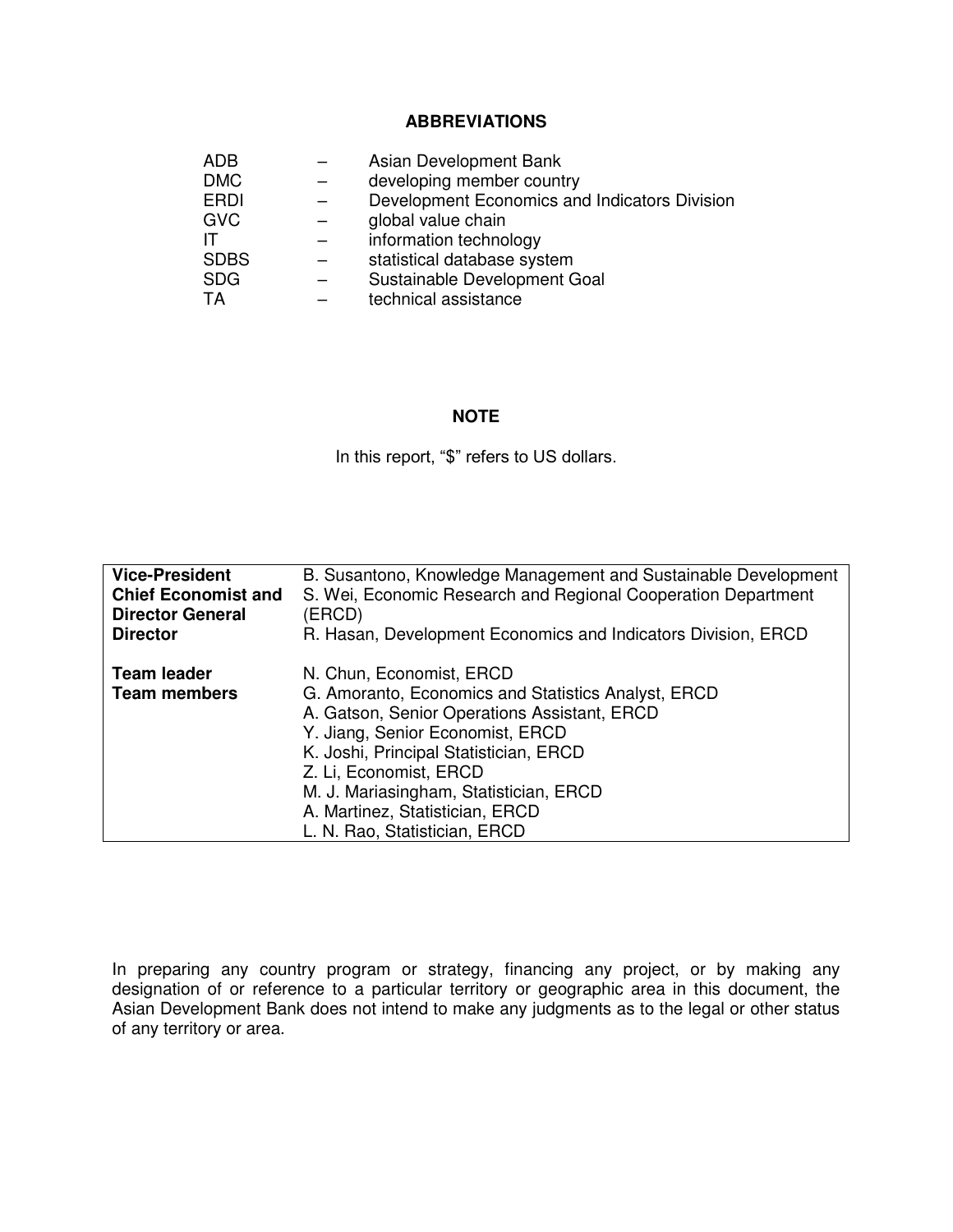# **CONTENTS**

|      | RESEARCH AND DEVELOPMENT TECHNICAL ASSISTANCE AT A GLANCE                                                                                |                                                         |
|------|------------------------------------------------------------------------------------------------------------------------------------------|---------------------------------------------------------|
| Ι.   | <b>INTRODUCTION</b>                                                                                                                      | 1                                                       |
| Ш.   | <b>ISSUES</b>                                                                                                                            | 1                                                       |
| III. | THE RESEARCH AND DEVELOPMENT TECHNICAL ASSISTANCE                                                                                        | $\overline{c}$                                          |
|      | Impact and Outcome<br>Α.<br>В.<br>Methodology and Key Activities<br>C.<br>Cost and Financing<br><b>Implementation Arrangements</b><br>D. | $\overline{c}$<br>$\overline{c}$<br>4<br>$\overline{4}$ |
| IV.  | THE PRESIDENT'S DECISION                                                                                                                 | 5                                                       |
|      | <b>APPENDIXES</b>                                                                                                                        |                                                         |
| 1.   | Design and Monitoring Framework                                                                                                          | 6                                                       |
| 2.   | Cost Estimates and Financing Plan                                                                                                        | 9                                                       |
| 3.   | <b>Outline Terms of Reference for Consultants</b>                                                                                        | 10                                                      |
| 4.   | Outline of the Final Report                                                                                                              | 15                                                      |
|      | SUPPLEMENTARY APPENDIX (available on request)                                                                                            |                                                         |
| А.   | Detailed Terms of Reference for Consultants                                                                                              |                                                         |

#### **Page**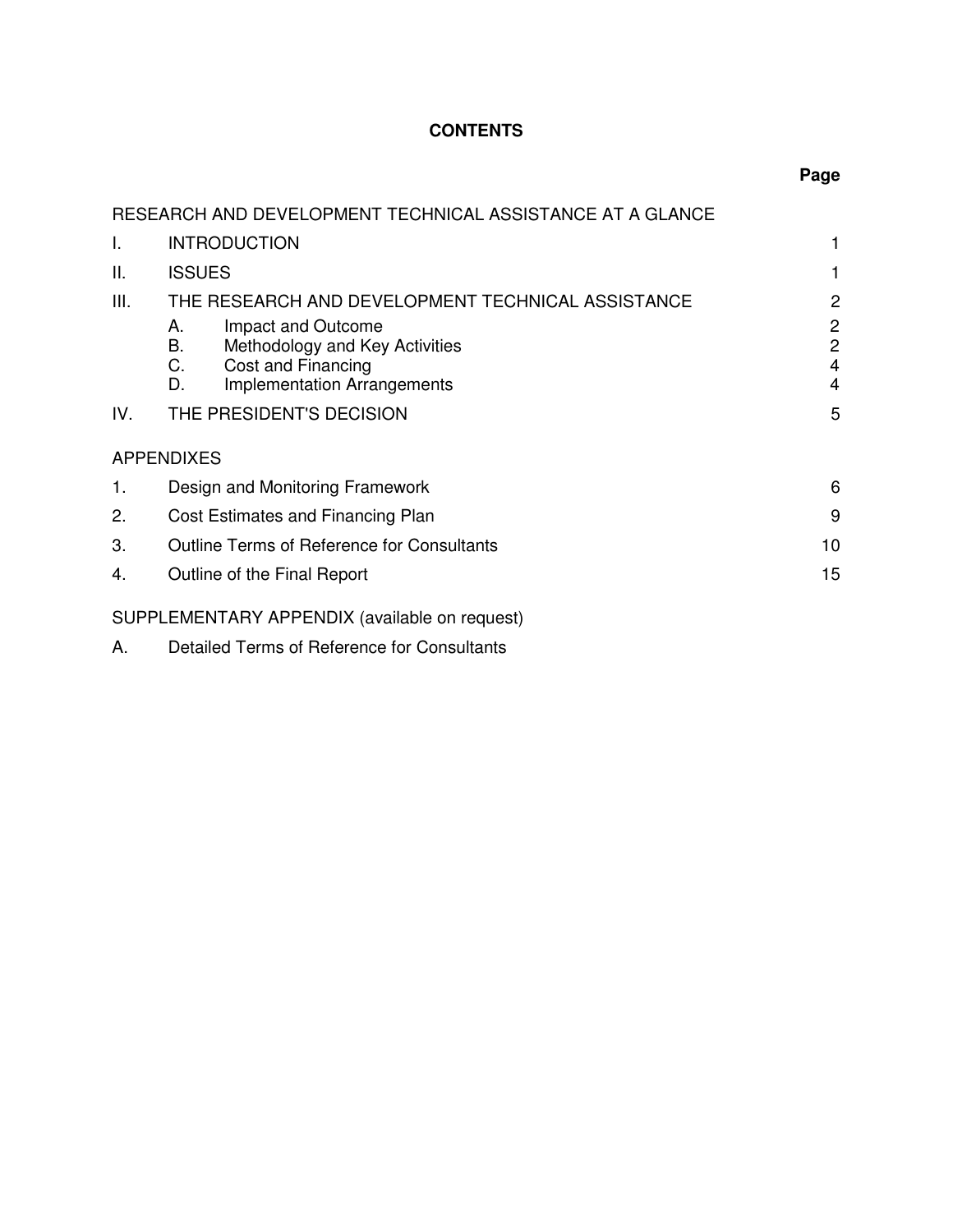#### **RESEARCH AND DEVELOPMENT TECHNICAL ASSISTANCE AT A GLANCE**

|                                                                                     | 1. Basic Data                                                                                                          |                                                                                                                                                        |                                |                                        | Project Number: 50160-001         |                                      |
|-------------------------------------------------------------------------------------|------------------------------------------------------------------------------------------------------------------------|--------------------------------------------------------------------------------------------------------------------------------------------------------|--------------------------------|----------------------------------------|-----------------------------------|--------------------------------------|
|                                                                                     | <b>Project Name</b>                                                                                                    | Key Indicators for Asia and the Pacific<br>2018-2020                                                                                                   | <b>Department</b><br>/Division | ERCD/ERDI                              |                                   |                                      |
|                                                                                     | Country                                                                                                                | <b>REG</b>                                                                                                                                             | <b>Executing</b><br>Agency     | Asian Development Bank                 |                                   |                                      |
|                                                                                     | 2. Sector                                                                                                              | Subsector(s)                                                                                                                                           |                                |                                        | <b>ADB Financing (\$ million)</b> |                                      |
|                                                                                     | Industry and trade<br>Education<br>Finance<br>Health<br>Information and<br>communication<br>technology                 | Industry and trade sector development<br>Education sector development<br>Finance sector development<br>Health system development<br>ICT infrastructure |                                |                                        |                                   | 0.69<br>0.39<br>0.39<br>0.39<br>0.39 |
|                                                                                     | Public sector<br>management                                                                                            | Economic affairs management                                                                                                                            |                                |                                        |                                   | 0.39                                 |
|                                                                                     | Transport                                                                                                              | Transport policies and institutional development                                                                                                       |                                |                                        |                                   | 0.39                                 |
|                                                                                     |                                                                                                                        |                                                                                                                                                        |                                | <b>Total</b>                           |                                   | 3.00                                 |
|                                                                                     | 3. Strategic Agenda                                                                                                    | <b>Subcomponents</b>                                                                                                                                   |                                | <b>Climate Change Information</b>      |                                   |                                      |
|                                                                                     | Inclusive economic<br>growth (IEG)<br>Regional integration<br>(RCI)                                                    | Pillar 1: Economic opportunities,<br>including jobs, created and expanded<br>Pillar 4: Other regional public goods                                     | Project                        | Climate Change impact on the           |                                   | Low                                  |
|                                                                                     | 4. Drivers of Change                                                                                                   | <b>Components</b>                                                                                                                                      |                                | <b>Gender Equity and Mainstreaming</b> |                                   |                                      |
|                                                                                     | Governance and<br>capacity development<br>(GCD)<br>Knowledge solutions<br>(KNS)<br>Private sector<br>development (PSD) | Institutional development<br>Knowledge sharing activities<br>Conducive policy and institutional<br>environment                                         |                                | Some gender elements (SGE)             |                                   |                                      |
|                                                                                     | 5. Poverty and SDG Targeting                                                                                           |                                                                                                                                                        | <b>Location Impact</b>         |                                        |                                   |                                      |
|                                                                                     | Project directly targets<br>poverty and SDGs                                                                           | No                                                                                                                                                     | Regional                       |                                        |                                   | High                                 |
|                                                                                     | 6. TA Category:                                                                                                        | A                                                                                                                                                      |                                |                                        |                                   |                                      |
|                                                                                     | 7. Safeguard Categorization Not Applicable                                                                             |                                                                                                                                                        |                                |                                        |                                   |                                      |
|                                                                                     | 8. Financing                                                                                                           |                                                                                                                                                        |                                |                                        |                                   |                                      |
|                                                                                     | <b>Modality and Sources</b>                                                                                            |                                                                                                                                                        |                                | Amount (\$ million)                    |                                   |                                      |
|                                                                                     | <b>ADB</b>                                                                                                             |                                                                                                                                                        |                                |                                        | 3.00                              |                                      |
| Research and development technical assistance: Technical Assistance<br>Special Fund |                                                                                                                        |                                                                                                                                                        |                                |                                        | 3.00                              |                                      |
|                                                                                     |                                                                                                                        |                                                                                                                                                        |                                |                                        |                                   |                                      |
|                                                                                     | Cofinancing<br>None                                                                                                    |                                                                                                                                                        |                                | 0.00<br>0.00                           |                                   |                                      |
|                                                                                     | <b>Counterpart</b>                                                                                                     |                                                                                                                                                        |                                |                                        | 0.00                              |                                      |
| 0.00<br>None                                                                        |                                                                                                                        |                                                                                                                                                        |                                |                                        |                                   |                                      |
|                                                                                     | <b>Total</b>                                                                                                           |                                                                                                                                                        |                                |                                        | 3.00                              |                                      |
|                                                                                     | 9. Effective Development Cooperation                                                                                   |                                                                                                                                                        |                                |                                        |                                   |                                      |
|                                                                                     | Use of country procurement systems<br>No                                                                               |                                                                                                                                                        |                                |                                        |                                   |                                      |
|                                                                                     |                                                                                                                        | Use of country public financial management systems<br>No                                                                                               |                                |                                        |                                   |                                      |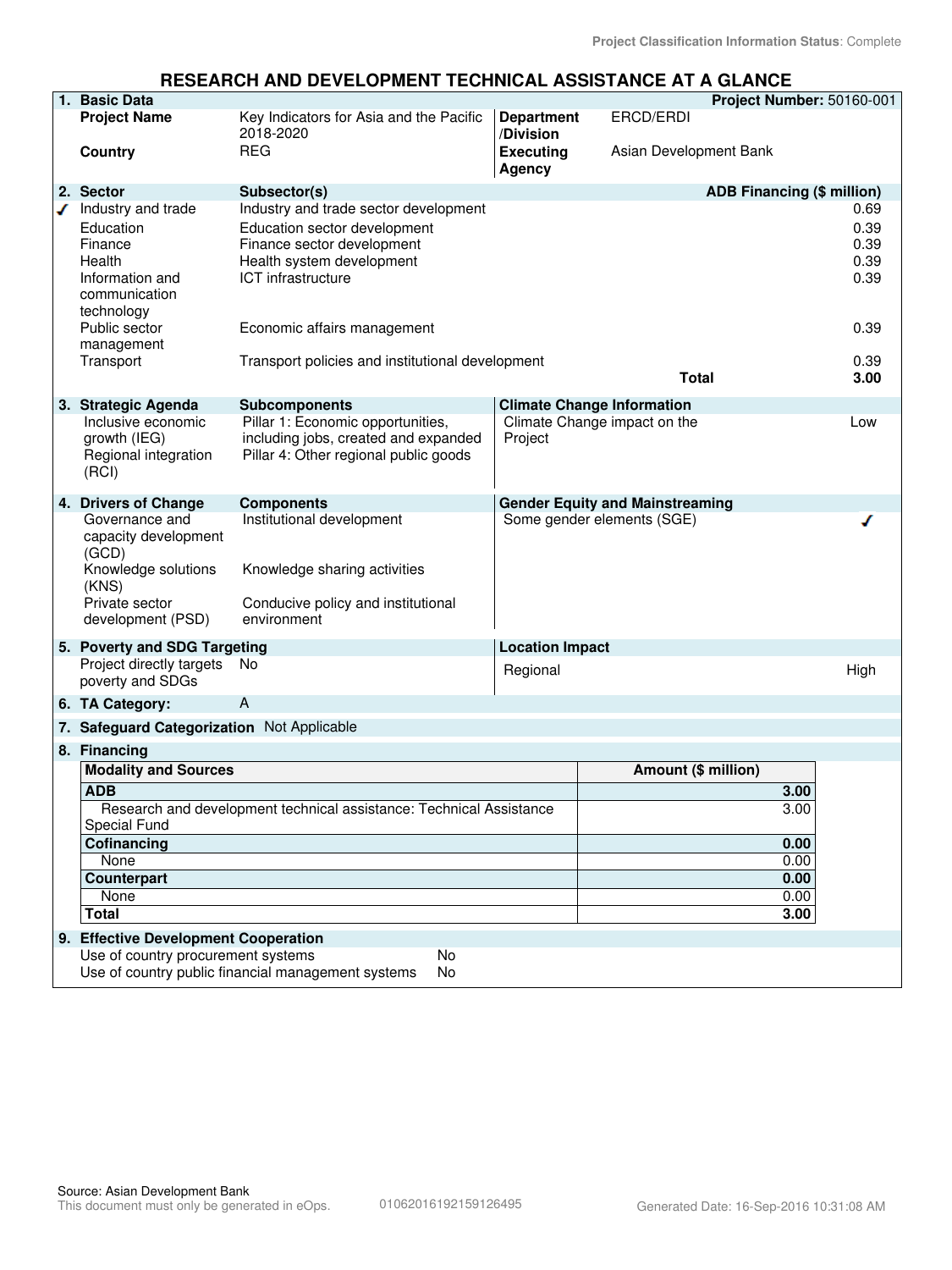## **I. INTRODUCTION**

1. The *Key Indicators for Asia and the Pacific*, an annual flagship publication of the Asian Development Bank (ADB), provides (i) the latest comprehensive compendium and analysis of trends in economic, social, financial, and environmental indicators—including those pertaining to the Sustainable Development Goals (SDGs)—for ADB's regional members; (ii) a unique set of reliable and accurate statistics on global value chains (GVCs) that capture trade links across countries and industries while accounting for the complex input–output relationships involved in producing goods and services; and (iii) a special chapter that provides in-depth, data-intensive analysis of an important policy issue. In addition to disseminating its statistics through print and digital media, ADB's statistical database system (SDBS)—the associated online database of the *Key Indicators*—enables users to access and analyze statistics on economic and social themes. The statistics portal, a related online resource accessible to ADB staff, disseminates information on data resources available in ADB and offers links to non-ADB data resources.

2. The *Key Indicators* provides a data and information support system that can be used for evidence-based policy making.<sup>1</sup> Its production has been supported regularly by technical assistance (TA) funding. The objectives, scope, and activities to be covered by the TA are in the design and monitoring framework (Appendix 1).<sup>2</sup>

### **II. ISSUES**

3. The TA is designed to address development issues from two perspectives: (i) informing policy discussions on inclusive growth through rigorous empirical analyses of survey and administrative data; and (ii) disseminating official statistics of the developing member countries (DMCs), other economic and social indicators, and survey data sets in an integrated format and through both print and digital media as well as through online databases.

4. While the region has experienced rapid economic growth, there is widespread acknowledgment that growth could be made more inclusive. This indicates a need to rigorously assess and build evidence on the types of policy and institutional frameworks needed for more inclusive development. Given ADB's strategic agenda of promoting inclusive growth and managing for development results, the TA will support high-quality microeconomic research along five pipelines: (i) poverty, inequality, and labor markets; (ii) human capital development, including education and health; (iii) firm competitiveness, including entrepreneurship and small and medium-sized enterprises; (iv) infrastructure and urbanization; and (v) GVCs and trade. Building up these five research pipelines will leverage existing skills of staff economists, develop critical research capacity, and enable the production of quality rigorous research over the longer term that can make greater contributions to the policy sphere. Deviations from these pipelines will only occur upon the hiring of new staff that can capably deliver quality research in new areas. These pipelines will feed directly into the *Key Indicators* theme chapter and additional reports. The topics for a given year will be decided in consultation with higher management and key sector groups, but are mandated to fall within these five areas of work.

5. Evidence-based decision-making relies on being able to easily access credible statistics and data sets for informing cross-country and within-country analyses on a wide variety of topics, including those pertaining to SDGs as well as trade links across countries.

 $\overline{a}$ 1 The *Key Indicators* is consistently among the top downloaded ADB publications during 2011–2015.

<sup>2</sup> The vice-president for knowledge management and sustainable development approved the concept clearance on 24 May 2016. The TA first appeared in the business opportunities section of ADB's website on 9 June 2016.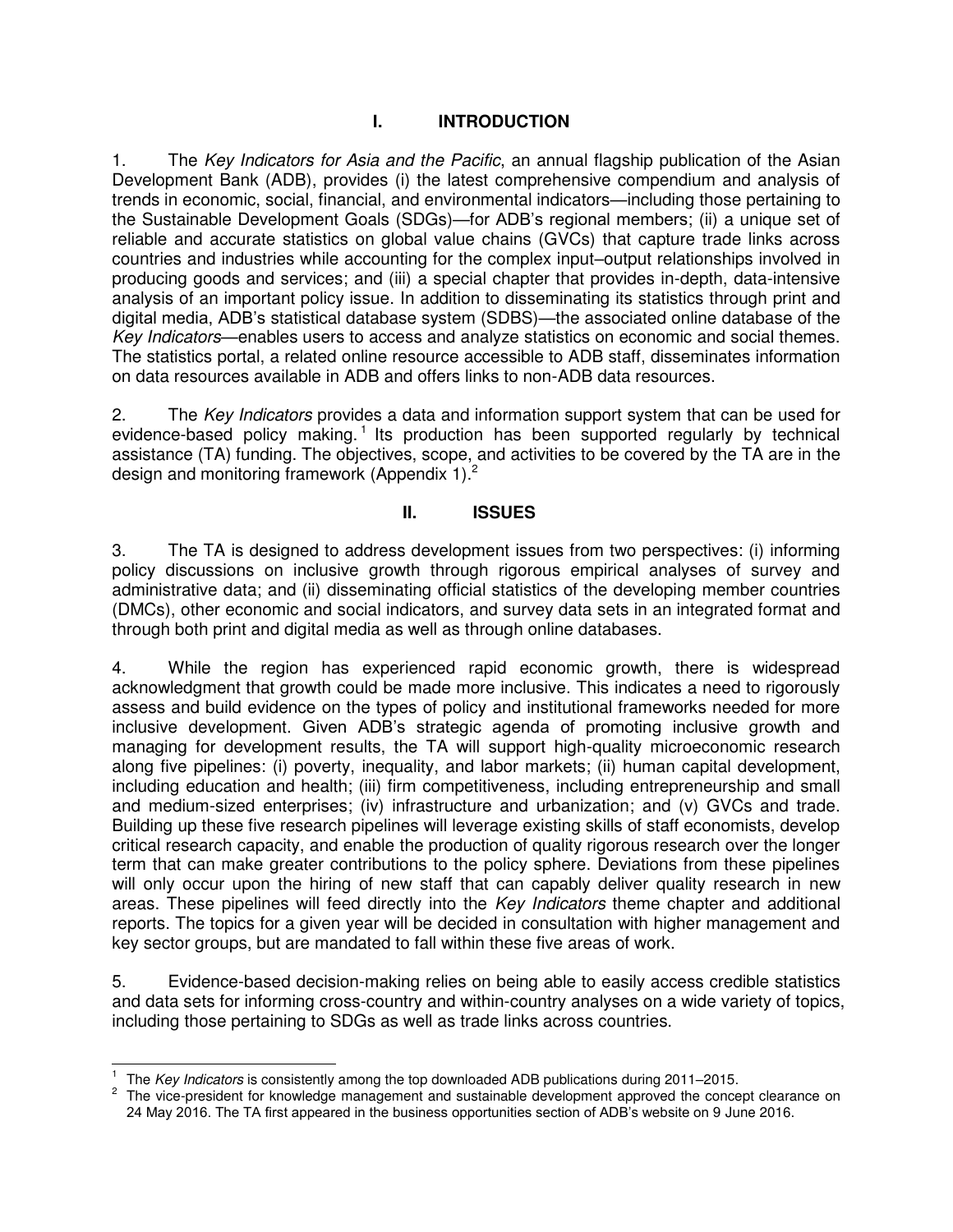6. The special chapters and statistics sections of the *Key Indicators* involve recurring data and research work that are often linked across editions. The work on the special chapters will be carried out on a multiyear cycle to allow for (i) wider stakeholder consultations at various stages of the production and dissemination cycle; (ii) more rigorous analysis, including scope for conducting primary surveys for data collection; and (iii) timely engagement of experts, consultants, and academic and research institutions. To support the multiyear cycle and undertake recurring data and research work efficiently, the TA will need a multiyear implementation period with a broadly defined scope and terms of reference to provide flexibility in refining each subproject. These factors suggest that a TA cluster approach is suitable.

7. Since both the research and statistics portions of the *Key Indicators* are critical for understanding inclusive growth and developing evidence-based policies in the region, the *Key Indicators* was identified as a corporate priority during the TA resource allocation meeting.

# **III. THE RESEARCH AND DEVELOPMENT TECHNICAL ASSISTANCE**

# **A. Impact and Outcome**

8. The impact will be enhanced evidence-based policy making, investment decisions, and project design in ADB's DMCs. The outcome will be the sustained use of *Key Indicators* data and analysis by DMC officials, economic researchers, civil society, and other users.

# **B. Methodology and Key Activities**

# **1. Cluster Technical Assistance**

9. The cluster TA will comprise three chronologically sequenced subprojects encompassing the annual production of the 2018–2020 reports. The TA will support the (i) preparation of background research papers; (ii) continued data collection from national, international, and ADB sources plus modernization of ADB database systems such as the SDBS; (iii) publication of the *Key Indicators* (print and online versions), including the production of statistical tables for SDGs, country and regional trends, GVCs, and special chapters; and (iv) workshops for knowledge sharing and dissemination of key results and policy recommendations. Background research papers will be published through appropriate vehicles to maximize the dissemination and impact of the analyses conducted, e.g., policy briefs, journal publications, edited volumes, and/or as special supplements to the *Key Indicators.*

10. Candidate topics for the special chapters will draw from one of the five research pipelines that leverage existing economist staff expertise or focus on data measurement issues relevant to public policy research that fit the expertise of the statisticians.

11. The TA will support additional survey work and reports related to the five research pipelines to build up strategic capabilities in sectors that generate considerable knowledge returns. These will be published as stand-alone reports or background papers. To ensure that the research pipelines address inclusive policy development in the region, feasibility assessments and consultations will be used to identify unanswered policy questions and lay out approaches to respond to these questions.

12. The TA will continue to support innovative statistics-related work on GVC indicators (initiated in the *Key Indicators 2015*) because of their importance in understanding the benefits of trade for the region's entrepreneurs and workers. The Development Economics and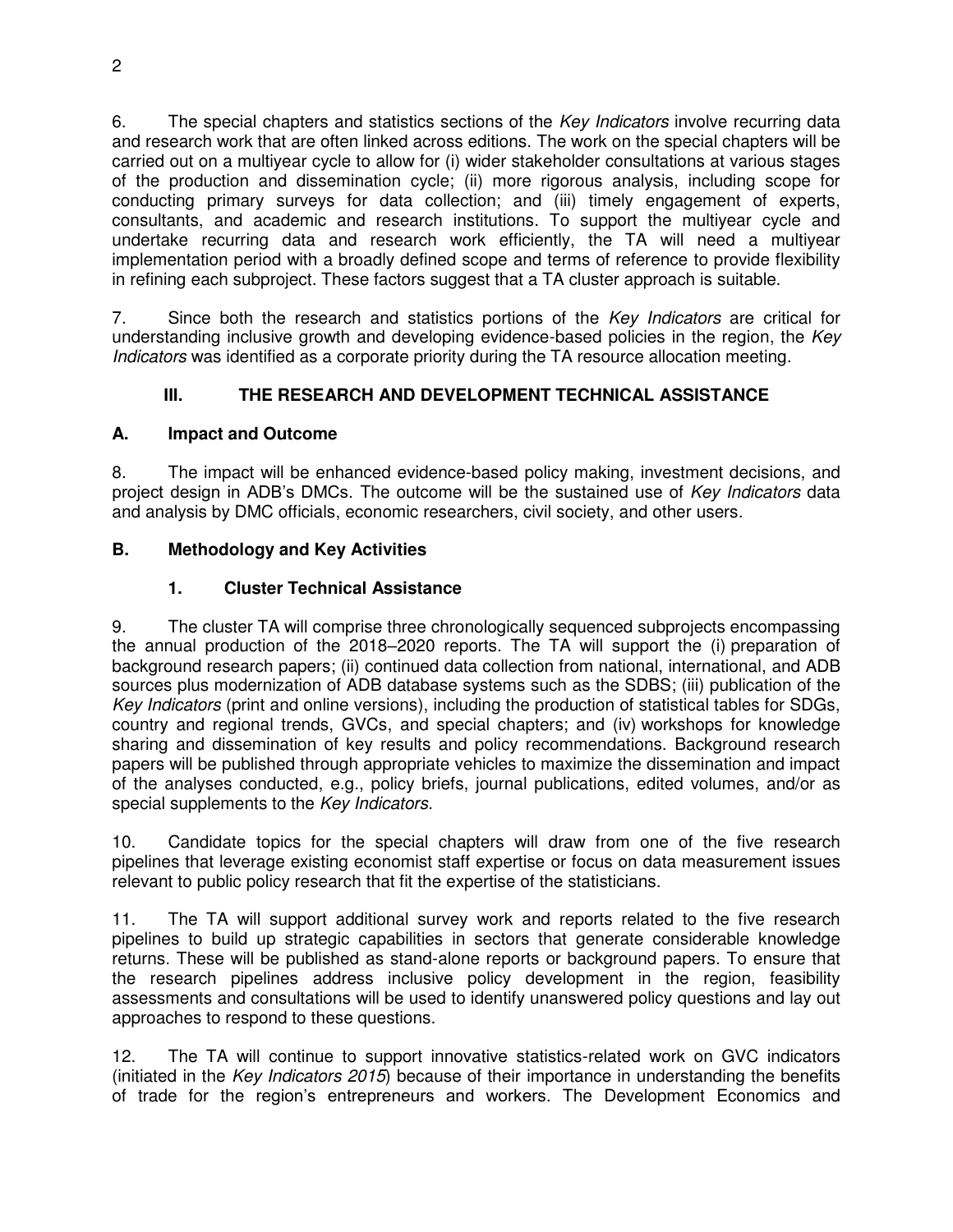Indicators Division (ERDI) pioneered the production of original indicators to quantify and analyze the phenomenon of international production sharing in a globalized economy. While measuring the scale and structure of GVCs is a highly complicated task, ERDI has implemented new methods that provide a powerful framework for measurement. Building on these developments, the TA will help selected DMCs produce data for more credible measurement and policy analysis on GVC issues.

13. The *Key Indicators* will be widely disseminated to its target audience in coordination with ADB's Department of External Relations. Dissemination will start with an international media launch followed by seminar presentations to key government officials, business people, academia, and other research groups. The *Key Indicators* will be uploaded to the ADB website and disseminated through social media. Background papers will be published separately in ADB's working paper series, the *Asian Development Review*, or other media at a later date.

# **2. Subproject 1**

14. Subproject 1 will cover the 2018 report. In addition to the country, regional, SDG, and GVC tables, the 2018 report will feature a special chapter on urbanization. The *World Urbanization Prospects 2014* reports that 90% of the projected urban growth between now and 2050 will be concentrated in cities in the developing world (Asia and Africa).<sup>3</sup> While conventional wisdom tells us that opportunity comes with urbanization and that cities are engines of aggregate economic growth, recent studies suggest that urbanization in developing countries does not necessarily lead to quality jobs or formalization of the labor market. In fact, the correlation between rates of urbanization and economic growth was shown to be weaker in developing countries. Thus, understanding what policy-amenable factors enable urban areas to create quality jobs is an urgent priority. Tentatively titled "Future of Asian Cities: Urbanization and Jobs," the 2018 report will focus on the city's role as the traditional engine of growth and as an important locus for policy making to create more and better jobs. A profile of Asian cities with respect to their size and geography, mode of formation, and governance and regulation will be presented to examine how structures of production and employment differ across cities. Subproject 1 will also investigate how employment opportunities and enterprise formation and growth are largely affected by policies on land use regulations and city governments' planning and financing of urban infrastructure. Case studies will be carried out in selected cities (e.g., understanding the role of economic and/or industrial zones in providing quality jobs). Results of the studies will inform policy makers in Asia and the Pacific on the most efficient and sound urban policies and institutions to be adopted to attain inclusive growth.

# **3. Subproject 2 and Subproject 3**

15. Subprojects 2 and 3 will be structured along the lines of subproject 1 and cover the production of the 2019 and 2020 reports. The reports will continue to provide a compendium and analysis of trends in economic, social, financial, and environmental indicators of ADB's regional members.

16. Subsequent themes will likely focus on entrepreneurship, technological innovation, information and communication technology, jobs, and measurement-oriented topics relating to infrastructure development. Consultations and discussions with regional departments and sector

<sup>-&</sup>lt;br>3 United Nations, Department of Economic and Social Affairs, Population Division. 2014. *World Urbanization Prospects: The 2014 Revision, Highlights.* New York.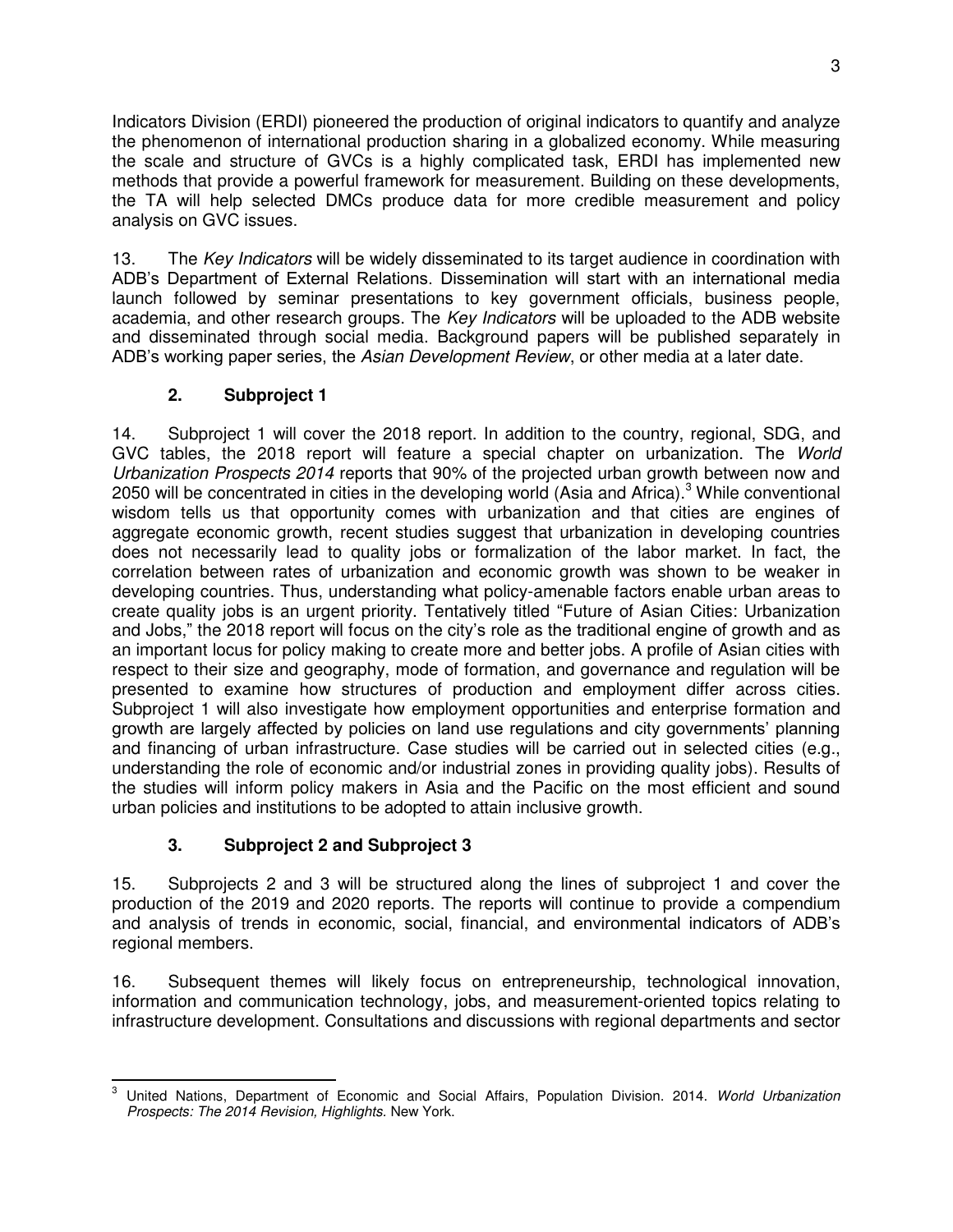and thematic groups will be carried out to refine the focus of the special chapters and ensure that these respond to priority issues identified by ADB Management.

# **C. Cost and Financing**

17. The TA is estimated to cost \$3,000,000, which will be financed on a grant basis by ADB's Technical Assistance Special Fund (TASF-V for subproject 1; subsequent subprojects to be financed by the succeeding TASF replenishment). The cost estimates and financing plan is in Appendix 2.

## **D. Implementation Arrangements**

18. ADB will be the executing agency, while ERDI will be the implementing division. ERDI will coordinate with other ADB units (regional and other departments, resident missions, and sector and thematic groups) and statistical partners in ADB regional members in undertaking the TA activities. The TA will be implemented over 64 months, beginning 1 September 2016 until its targeted completion on 31 December 2021.

19. Each TA subproject will be approved by the chief economist and director general of the Economic Research and Regional Cooperation Department in accordance with the *Operations*  Manual section on TA.<sup>4</sup> Approval will be sought through a memorandum outlining (i) the overall progress of the cluster TA to date, (ii) outcome and intended outputs of the TA subproject, (iii) cost estimates and budget, (iv) implementation arrangements, (v) implementation schedule, (vi) terms of reference for consultants, and (vii) other aspects as appropriate. Each TA subproject will require a draft design and monitoring framework and will be subject to consultations with departments and/or other offices concerned before submission to the chief economist and director general for approval.

20. The *Key Indicators* is produced by a team of ERDI international, national, and administrative staff with significant inputs from international and national consultants. An estimated 72 person-months of international consultancy services and 501 person-months of national consultancy services will be needed for the cluster TA, i.e., production processes for the special chapters, statistical tables (country, SDG,<sup>5</sup> and regional tables; GVC indicators), special pilot indicators and data sets, the statistics portal and SDBS, and development activities related to improving data quality and promoting effective dissemination of results and findings.

21. For the special chapters, the international consultants (economists and manuscript editors) will (i) engage in economic analysis and write the theme chapter, (ii) prepare background reports and original research related to the theme, and (iii) conduct manuscript and economics editing. The national consultants (economists or statisticians or data specialists) will assist in (i) data gathering, data cleaning, and updating indicators; (ii) conducting further research on the indicators; (iii) laying out text and tables; and (iv) manuscript and/or copyediting. Surveys may be conducted in selected DMCs as deemed necessary to improve the relevance and originality of the analysis.

22. For the statistical portion, international consultants (writers) will be engaged to draft narratives on trends in the region as evidenced by statistical indicators. The national consultants (economics and statistics specialists and graphic designers) will assist in (i) preparing statistical tables and commentaries, (ii) laying out text and tables, and (iii) manuscript and/or copyediting.

 4 ADB. 2013. Technical Assistance. *Operations Manual.* OM D12/BP. Manila.

<sup>5</sup> Collaboration will be done with ADB's Strategy and Policy Department on work related to SDG data and indicators.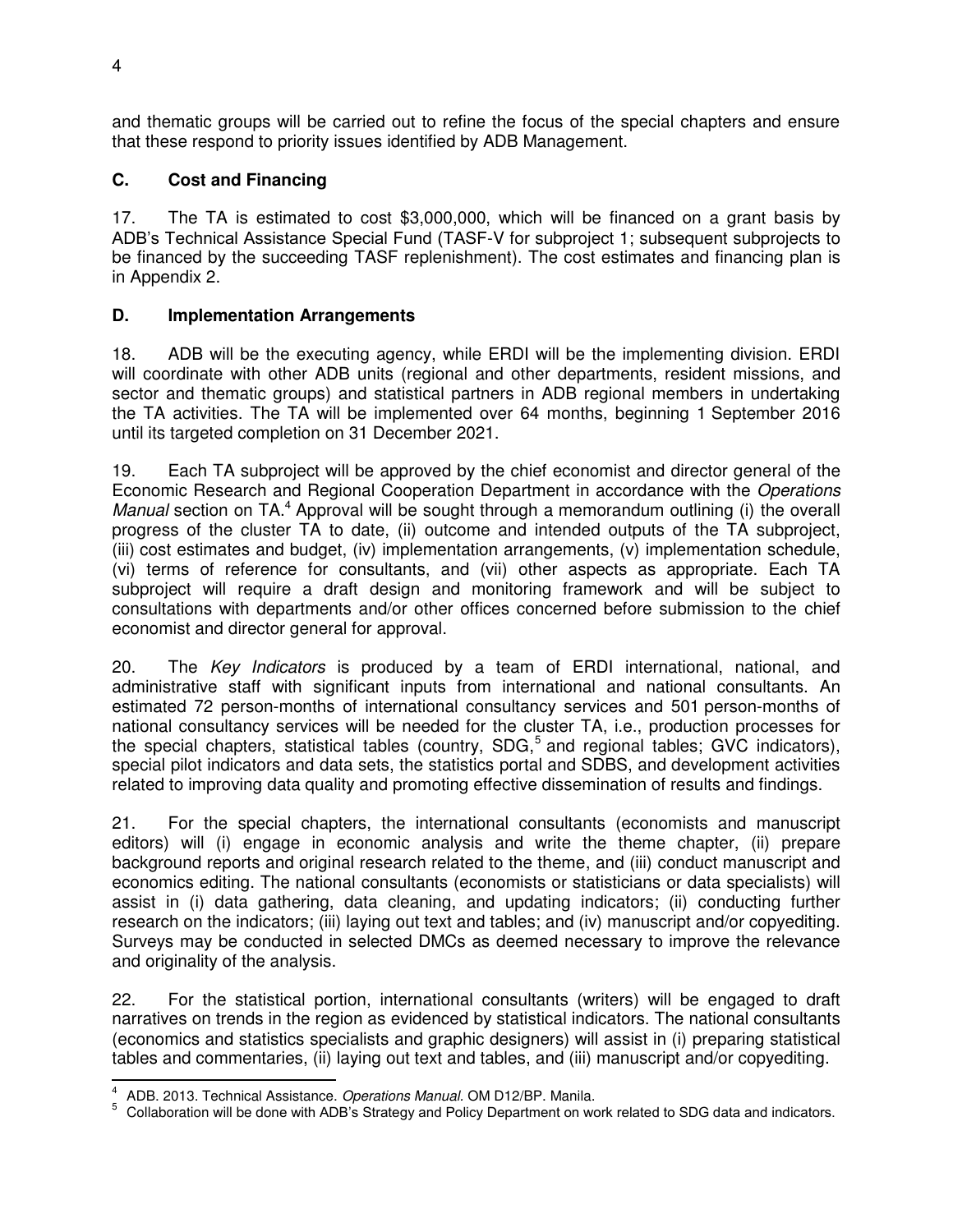23. International (economists) and national (research associates and economists) consultants will also be engaged to prepare the GVC section and develop new indicators on future topic(s) of importance to economic policy making.

24. To improve ADB's statistics portal, SDBS, and other data systems, national consultants (data analysts) will (i) conduct a comprehensive cleaning, review, and assessment of the existing data, databases, data sources, and newly procured additional data sets; (ii) develop a system modernization plan; and (iii) produce additional functionalities and changes in the statistics portal as indicated in the plan. All data sets such as basic statistics, other external databases, household survey data sets, and tools that can be integrated into the statistics portal will also be brought in. The TA will engage a reputable information technology company through the consultants' qualification selection method to update and enhance AsiaData (*Key Indicators* mobile application), which will function for both Android and Apple handheld devices.

25. Resource persons will be engaged for workshops and training events, e.g., *Key Indicators* workshops for the special chapters, training on a theme of interest, and subregional workshops for the statistical tables. Travel of ADB staff participating as resource persons may be supported in accordance with the appropriate administrative guidelines.

26. An edited volume or book will be published during the 3-year cycle based on the research conducted for *Key Indicators* special chapters. A globally reputable economic research institution with strong in-house expertise and research capacity in development economics will be engaged through the fixed budget selection method to produce the book or volume using background papers prepared for the special chapters and original research studies to be conducted by the firm or institution.

27. The outline terms of reference for consultants is in Appendix 3. Consultants will be engaged in accordance with ADB's Guidelines on the Use of Consultants (2013, as amended from time to time). Disbursements will be made in accordance with ADB's *Technical Assistance Disbursement Handbook* (2010, as amended from time to time). Procurement of equipment will follow ADB's Procurement Guidelines (2015, as amended from time to time). Equipment purchased will comply with ADB guidelines on accountability of assets purchased under the TA, and disposal will follow the procedures in the relevant project administration instructions.

# **IV. THE PRESIDENT'S DECISION**

28. The President, acting under the authority delegated by the Board, has approved the provision of technical assistance not exceeding the equivalent of \$3,000,000 on a grant basis for the Key Indicators for Asia and the Pacific 2018–2020, and hereby reports this action to the Board.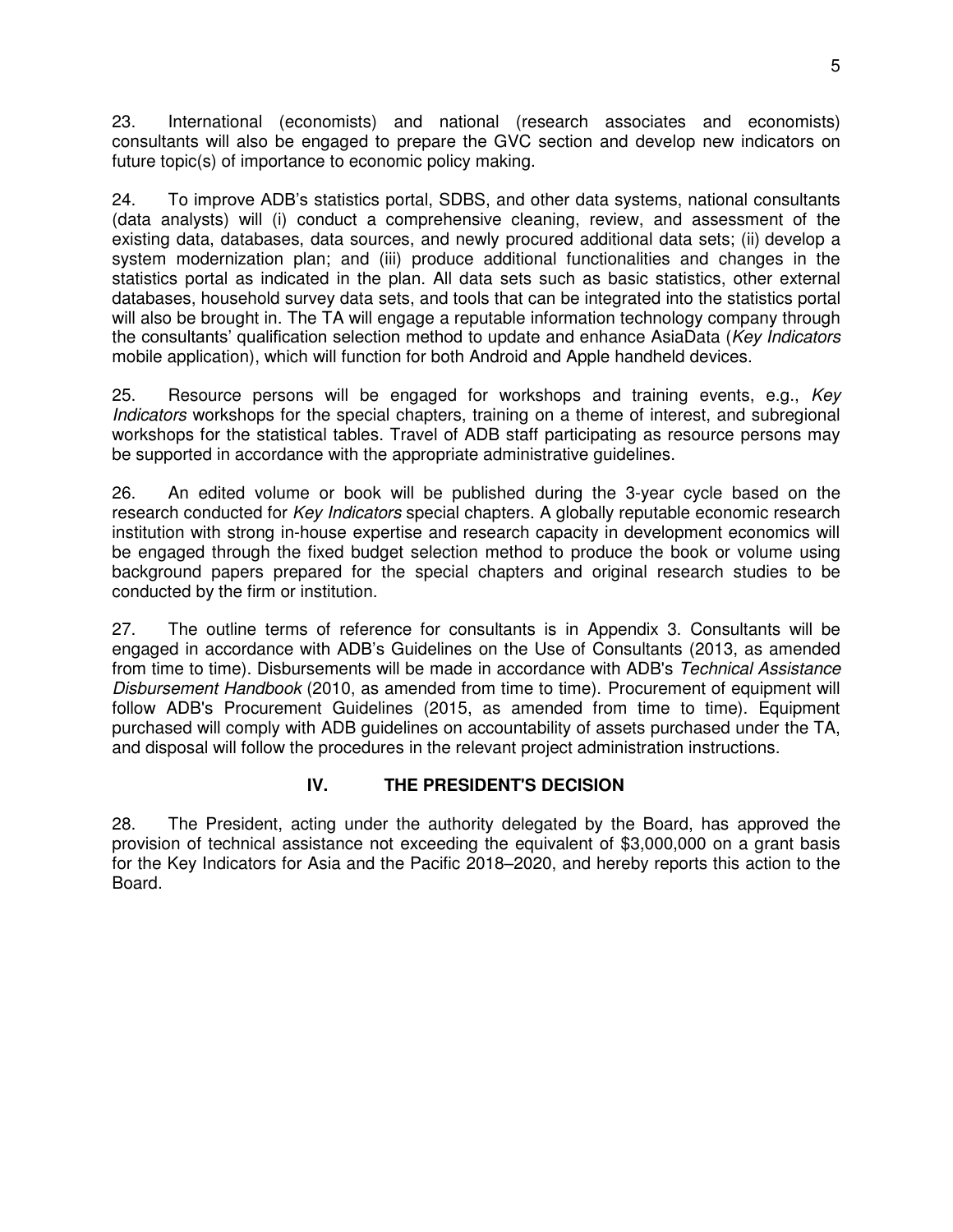# **DESIGN AND MONITORING FRAMEWORK**

| Impact the TA is Aligned with                                                                                                                              |                                                                                                                                                                                                                                                        |                                                                 |                                                                                                                    |  |  |
|------------------------------------------------------------------------------------------------------------------------------------------------------------|--------------------------------------------------------------------------------------------------------------------------------------------------------------------------------------------------------------------------------------------------------|-----------------------------------------------------------------|--------------------------------------------------------------------------------------------------------------------|--|--|
| Enhanced evidence-based policy making, investment decisions, and project design in ADB's DMCs.<br><b>Performance Indicators</b><br><b>Data Sources and</b> |                                                                                                                                                                                                                                                        |                                                                 |                                                                                                                    |  |  |
| <b>Results Chain</b>                                                                                                                                       | with Targets and Baselines                                                                                                                                                                                                                             | Reporting                                                       | <b>Risks</b>                                                                                                       |  |  |
| <b>Outcome</b><br>Sustained use of<br>Key Indicators<br>data and analysis<br>by DMC officials,<br>economic<br>researchers, civil                           | By 2020:<br>a. Key Indicators is referred to in 50 regional<br>media citations per year<br>Baseline (median of 2012-2014): 42<br>Subproject 1: 45<br>Subproject 2: 47<br>Subproject 3:50                                                               | a. DER media<br>monitoring reports                              | Unforeseen changes<br>in the global or<br>regional political,<br>economic, and<br>technological<br>environment may |  |  |
| society, and other<br>users                                                                                                                                | b. Key Indicators is cited in 30 major<br>newspapers and publications per year<br>Baseline (median of 2012-2014): 16<br>Subproject 1: 20<br>Subproject 2: 25<br>Subproject 3: 30                                                                       | b. DER media<br>monitoring reports                              | render Key<br>Indicators'<br>messages<br>inopportune.<br>Other institutions<br>produce a similar                   |  |  |
|                                                                                                                                                            | c. 11 citations to Key Indicators made by<br>DMC officials and/or policy makers and non-<br>ADB researchers within 3 years after<br>dissemination activities<br>Baseline: Not applicable<br>Subproject 1: 7<br>Subproject 2: 9<br>Subproject 3: 11     | c. Reports from resident<br>missions and local<br>newspapers    | type of report.                                                                                                    |  |  |
| <b>Outputs</b><br>1. Research<br>papers and<br>statistics for Key<br>Indicators<br>prepared and                                                            | By 2020:<br>1a. 15 or more background papers written<br>2015 baseline: 5 per year<br>Subproject 1: 5 papers<br>Subproject 2: 5 papers<br>Subproject 3: 5 papers                                                                                        | 1a. TA progress reports                                         | Unforeseen<br>circumstances and<br>delays such as data<br>access issues affect<br>the production<br>schedule.      |  |  |
| published                                                                                                                                                  | 1b. Nine or more blog posts released<br>2015 baseline: 1 per year<br>Subproject 1: 3<br>Subproject 2: 3<br>Subproject 3: 3                                                                                                                             | 1b. DER monitoring<br>reports                                   |                                                                                                                    |  |  |
|                                                                                                                                                            | 1c. Two or more op-eds <sup>a</sup> released per year<br>2015 baseline: 1 per year<br>Subproject 1: 2<br>Subproject 2: 2<br>Subproject 3: 2                                                                                                            | 1c. DER monitoring<br>reports                                   |                                                                                                                    |  |  |
|                                                                                                                                                            | 1d. Three Key Indicators reports published<br>2015 baseline: 1 per year<br>Subproject 1: 1<br>Subproject 2: 1<br>Subproject 3: 1                                                                                                                       | 1d. Published Key<br>Indicators reports                         |                                                                                                                    |  |  |
|                                                                                                                                                            | 1e. At least 17,500 web downloads per year<br>of various publications related to Key<br><i>Indicators</i> work<br>2015 baseline: 16,000 per year<br>Subproject 1: 16,500 downloads<br>Subproject 2: 17,000 downloads<br>Subproject 3: 17,500 downloads | 1e. ADB website<br>download statistics                          |                                                                                                                    |  |  |
|                                                                                                                                                            | 1f. At least nine background papers<br>published either as a report, working paper<br>series, and/or policy brief or journal paper                                                                                                                     | 1f. Published ADB<br>working papers;<br>published policy briefs |                                                                                                                    |  |  |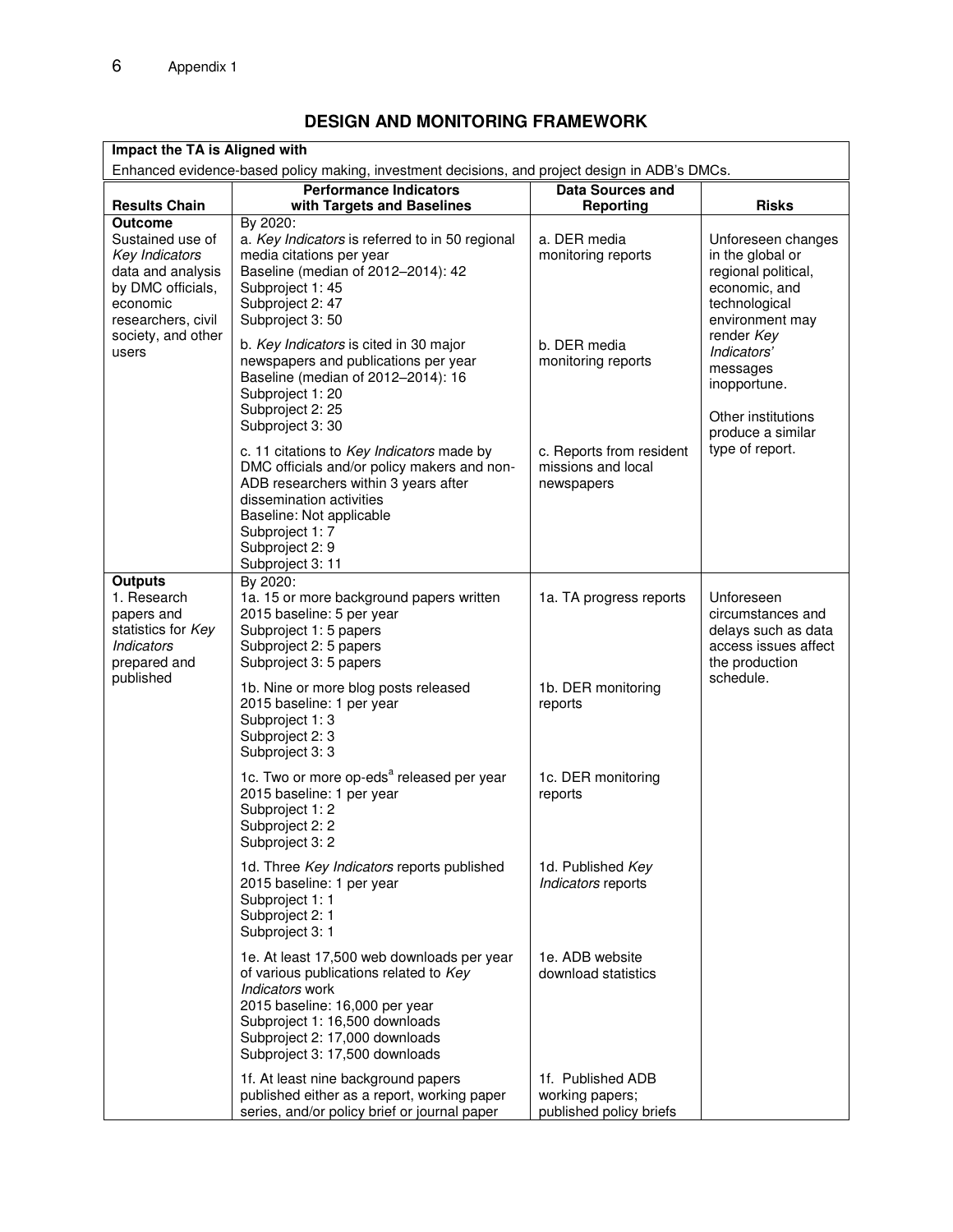|                                                                                                                                                                                                                                                                                                                                                                                                                                                                                                                                                                                                                                                                                                                                                                                                                                                                                                                                                                                                            | <b>Performance Indicators</b>                                                                                                                                                                                    | <b>Data Sources and</b>                                     |              |  |
|------------------------------------------------------------------------------------------------------------------------------------------------------------------------------------------------------------------------------------------------------------------------------------------------------------------------------------------------------------------------------------------------------------------------------------------------------------------------------------------------------------------------------------------------------------------------------------------------------------------------------------------------------------------------------------------------------------------------------------------------------------------------------------------------------------------------------------------------------------------------------------------------------------------------------------------------------------------------------------------------------------|------------------------------------------------------------------------------------------------------------------------------------------------------------------------------------------------------------------|-------------------------------------------------------------|--------------|--|
| <b>Results Chain</b>                                                                                                                                                                                                                                                                                                                                                                                                                                                                                                                                                                                                                                                                                                                                                                                                                                                                                                                                                                                       | with Targets and Baselines                                                                                                                                                                                       | Reporting                                                   | <b>Risks</b> |  |
|                                                                                                                                                                                                                                                                                                                                                                                                                                                                                                                                                                                                                                                                                                                                                                                                                                                                                                                                                                                                            | Baseline: 3 per year<br>Subproject 1: 3<br>Subproject 2: 3<br>Subproject 3: 3                                                                                                                                    | and/or journal papers                                       |              |  |
|                                                                                                                                                                                                                                                                                                                                                                                                                                                                                                                                                                                                                                                                                                                                                                                                                                                                                                                                                                                                            | 1g. At least one edited volume published<br>every 3 years<br>Baseline: Not applicable<br>Subproject 1: 0<br>Subproject 2: 1<br>Subproject 3:0                                                                    | 1g. Published book or<br>volume                             |              |  |
| 2. Development<br>of ADB statistics<br>portal, SDBS,<br>and related data<br>systems<br>implemented and                                                                                                                                                                                                                                                                                                                                                                                                                                                                                                                                                                                                                                                                                                                                                                                                                                                                                                     | By 2020:<br>2a. 41,500 annual hits for statistics portal<br>2014-2015 baseline: 40,000<br>Subproject 1: 40,500<br>Subproject 2: 41,000<br>Subproject 3: 41,500                                                   | 2a. Data hits on<br>statistics portal, and<br>user feedback |              |  |
| upgraded                                                                                                                                                                                                                                                                                                                                                                                                                                                                                                                                                                                                                                                                                                                                                                                                                                                                                                                                                                                                   | 2b. 2,700 annual hits for SDBS<br>2014 baseline: 2,400<br>Subproject 1: 2,500<br>Subproject 2: 2,600<br>Subproject 3: 2,700                                                                                      | 2b. Data hits on SDBS,<br>and user feedback                 |              |  |
|                                                                                                                                                                                                                                                                                                                                                                                                                                                                                                                                                                                                                                                                                                                                                                                                                                                                                                                                                                                                            | 2c. New SDBS interface developed and<br>implemented<br>Baseline: Not applicable<br>Subproject 1: Features validated<br>Subproject 2: Phase 1 implemented<br>Subproject 3: Fully implemented                      | 2c. TA progress reports                                     |              |  |
| 3. Workshops for<br>knowledge<br>sharing and<br>dissemination<br>conducted                                                                                                                                                                                                                                                                                                                                                                                                                                                                                                                                                                                                                                                                                                                                                                                                                                                                                                                                 | By 2020:<br>3a. Three or more Key Indicators preparation<br>or consultation workshops conducted<br>2015 baseline: 1 per year<br>Subproject 1: 1 workshop<br>Subproject 2: 1 workshop<br>Subproject 3: 1 workshop | 3a. TA progress reports                                     |              |  |
|                                                                                                                                                                                                                                                                                                                                                                                                                                                                                                                                                                                                                                                                                                                                                                                                                                                                                                                                                                                                            | 3b. Five dissemination workshops per year<br>2015 baseline: 5<br>Subproject 1: 5 presentations<br>Subproject 2: 5 presentations<br>Subproject 3: 5 presentations                                                 | 3b. Back-to-office<br>reports                               |              |  |
| <b>Key Activities with Milestones</b>                                                                                                                                                                                                                                                                                                                                                                                                                                                                                                                                                                                                                                                                                                                                                                                                                                                                                                                                                                      |                                                                                                                                                                                                                  |                                                             |              |  |
| Subproject 1 (Target approval date: October 2016)<br>1.<br>Output 1: Research papers and statistics for Key Indicators prepared and published<br>1.1. Engage consultants and commission research (October 2016–March 2018)<br>1.2. Draft, edit, and publish background papers (December 2017-December 2019)<br>1.3. Generate statistical tables (January–August 2018)<br>1.4. Draft, review, and edit Key Indicators contents (June–August 2018)<br>1.5. Finalize and disseminate publications (Key Indicators reports and working papers) (August 2018–March 2019)<br>Output 2: Development of ADB statistics portal, SDBS, and related data systems implemented and upgraded<br>2.1<br>Engage consultants (September-December 2017)<br>2.2<br>Identify priority areas for modernization (October 2017–June 2018)<br>2.3<br>Implement improvements or upgrades to SDBS and statistics portal (July–October 2018)<br>2.4<br>Update Key Indicators mobile application AsiaData (November 2017–October 2018) |                                                                                                                                                                                                                  |                                                             |              |  |
| Output 3: Workshops for knowledge sharing and dissemination conducted<br>Engage resource persons (January–December 2017)<br>3.1<br>3.2<br>Conduct preparation workshop (January 2018)<br>3.3<br>Conduct Key Indicators launch (October 2018)<br>Hold series of academic launches and other dissemination workshops (October 2018–March 2019)<br>3.4                                                                                                                                                                                                                                                                                                                                                                                                                                                                                                                                                                                                                                                        |                                                                                                                                                                                                                  |                                                             |              |  |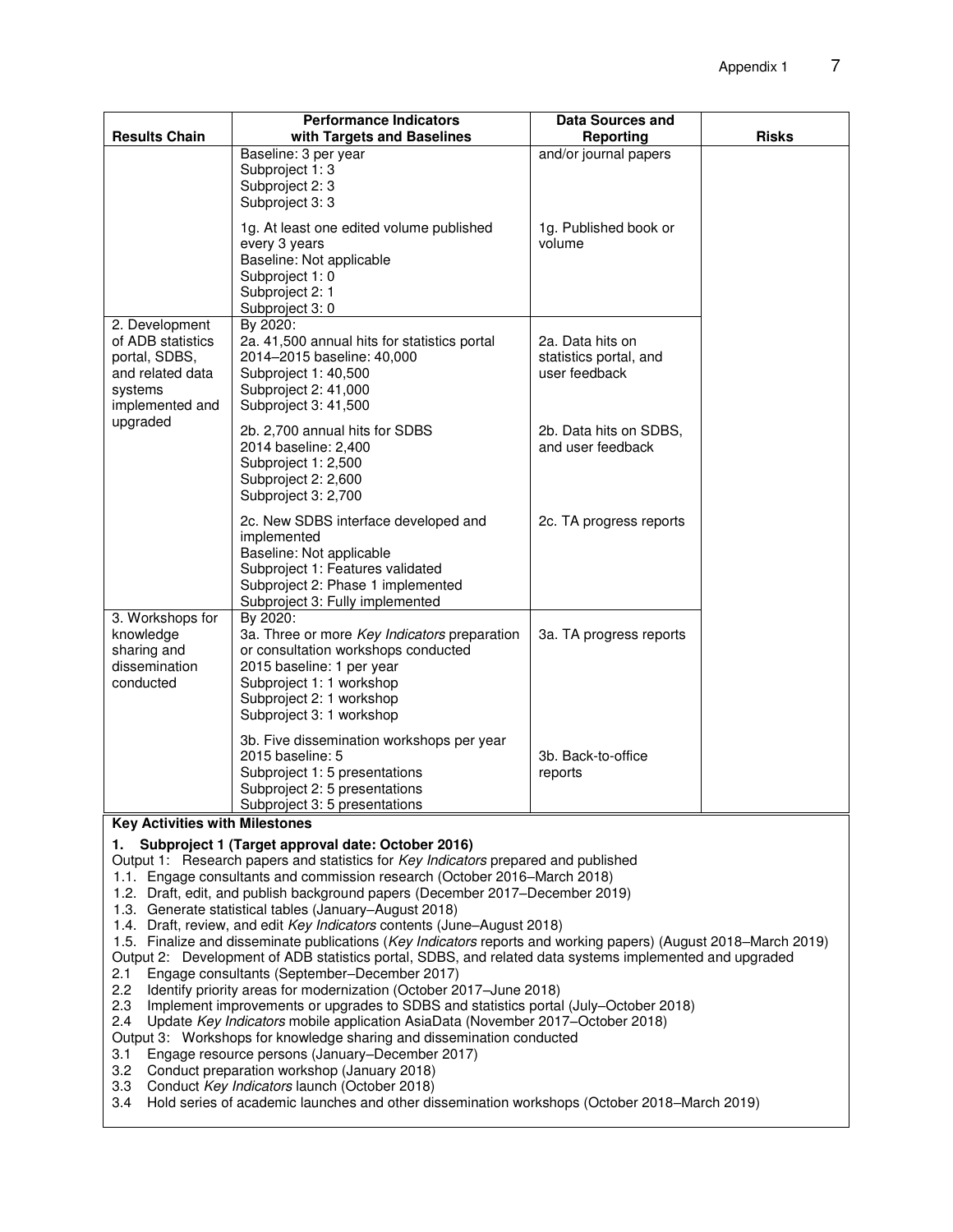#### **2. Subproject 2 (Target approval date: September 2017)**

- Output 1: Research papers and statistics for *Key Indicators* prepared and published
- 1.1 Engage consultants and commission research (October 2017–March 2019)
- 1.2 Draft, edit, and publish background papers (December 2018–December 2020)
- 1.3 Generate statistical tables (January–August 2019)
- 1.4 Draft, review, and edit *Key Indicators* contents (June–August 2019)
- 1.5 Finalize and disseminate publications (*Key Indicators* reports, edited volume, working papers) (August 2019– March 2020)
- Output 2: Development of ADB statistics portal, SDBS, and related data systems implemented and upgraded
- 2.1 Engage consultants (September–December 2018)
- 2.2 Identify priority areas for modernization (October 2018–June 2019)
- 2.3 Implement improvements or upgrades to SDBS and statistics portal (July–October 2019)
- Output 3: Workshops for knowledge-sharing and dissemination conducted
- 3.1 Engage resource persons (January–December 2018)
- 3.2 Conduct preparation workshop (January 2019)
- 3.3 *Key Indicators* launch conducted (October 2019)
- 3.4 Hold series of academic launches and other dissemination workshops (October 2019–March 2020)

#### **3. Subproject 3 (Target approval date: September 2018)**

- Output 1: Research papers and statistics for *Key Indicators* prepared and published
- 1.1 Engage consultants and commission research (October 2018–March 2020)
- 1.2 Draft, edit, and publish background papers (December 2019–December 2021)
- 1.3 Generate statistical tables (January–August 2020)
- 1.4 Draft, review, and edit *Key Indicators* contents (June–August 2020)
- 1.5 Finalize and disseminate publications (*Key Indicators* reports and working papers) (August 2020–March 2021)
- Output 2: Development of ADB statistics portal, SDBS, and related data systems implemented and upgraded
- 2.1 Engage consultants (September–December 2019)
- 2.2 Identify priority areas for modernization (October 2019–June 2020)
- 2.3 Implement improvements or upgrades to SDBS and statistics portal (July–October 2020)
- 2.4 Update *Key Indicators* mobile application AsiaData (November 2019–October 2020)

Output 3: Workshops for knowledge-sharing and dissemination conducted

- 3.1 Engage resource persons (January–December 2019)
- 3.2 Conduct preparation workshop (January 2020)
- 3.3 Conduct *Key Indicators* launch (October 2020)
- 3.4 Hold series of academic launches and other dissemination workshops (October 2020–March 2021)

#### **TA Management Activities**

Hiring of consultants (October 2016– March 2020) Procurement of IT equipment, information and knowledge services (schedule to be determined

#### **Inputs**

ADB: \$3,000,000 (Technical Assistance Special Fund [TASF-V])

 Subproject 1: \$1,000,000 Subproject 2: \$1,000,000

Subproject 3: \$1,000,000

#### **Assumptions for Partner Financing**

#### Not applicable

ADB = Asian Development Bank, DER = Department of External Relations, DMC = developing member country,  $IT =$  information technology, SDBS = statistical database system,  $TA =$  technical assistance.

<sup>a</sup> An op-ed is a written piece of work typically published by a newspaper or magazine that expresses the opinion of a named author usually not affiliated with the publication editorial board.

Source: Asian Development Bank.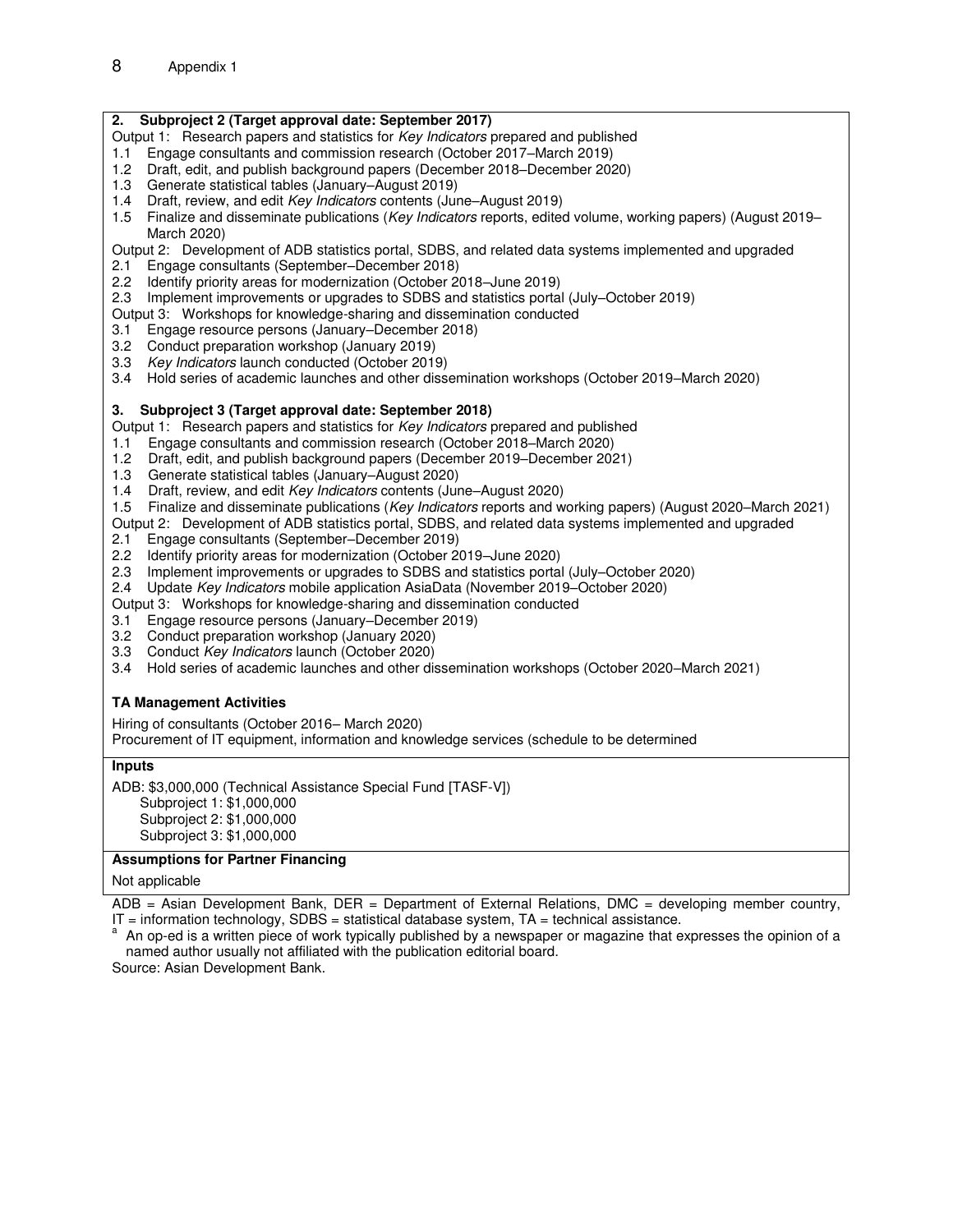#### **COST ESTIMATES AND FINANCING PLAN**

(\$'000)

| <b>Item</b>                                                       | Subproject 1<br>(2017–2019) | <b>Subproject 2</b><br>(2018–2020) | <b>Subproject 3</b><br>(2019–2021) | Total<br>Amount |
|-------------------------------------------------------------------|-----------------------------|------------------------------------|------------------------------------|-----------------|
| Asian Development Bank <sup>a</sup>                               |                             |                                    |                                    |                 |
| Consultants                                                       |                             |                                    |                                    |                 |
| a. Remuneration and per diem                                      |                             |                                    |                                    |                 |
| i. National consultants                                           | 386.0                       | 386.0                              | 386.0                              | 1,158.0         |
| ii. International consultants                                     | 213.0                       | 356.0                              | 213.0                              | 782.0           |
| b. International travel                                           | 65.0                        | 65.0                               | 65.0                               | 195.0           |
| 2. Workshops, seminars, and conferences <sup>b</sup>              | 80.0                        | 70.0                               | 80.0                               | 230.0           |
| 3. Data, surveys, and studies <sup>c</sup>                        | 141.0                       | 40.0                               | 141.0                              | 322.0           |
| 4. Equipment <sup>a</sup>                                         | 10.0                        | 10.0                               | 10.0                               | 30.0            |
| 5. Miscellaneous administration and support<br>costs <sup>e</sup> | 20.0                        | 10.0                               | 20.0                               | 50.0            |
| Contingencies<br>6.                                               | 85.0                        | 63.0                               | 85.0                               | 233.0           |
| Total                                                             | 1,000.0                     | 1,000.0                            | 1,000.0                            | 3,000.0         |

a Subproject 1 will be financed by the Technical Assistance Special Fund (TASF-V) of the Asian Development Bank (ADB), while subsequent subprojects will be financed by the next replenishment of TASF. External funding will not be pursued because the *Key Indicators* is an ADB corporate priority technical assistance.

<sup>b</sup> Includes costs of dissemination activities and travel and related expenses, including ADB staff as resource persons, representation, preparatory works, implementation, and administrative support. Workshops, seminars, and conferences will occur only in ADB eligible member countries.

 $\degree$  Includes cost of data purchase, field surveys, and other data collection.

d Includes information-technology-related hardware. Procurement of equipment will follow ADB's Procurement Guidelines (2015, as amended from time to time). Equipment purchased will comply with ADB guidelines on accountability of assets purchased under the technical assistance, and disposal will follow the procedures of the relevant project administration instructions.

<sup>e</sup> Includes costs of data support, subscription, software acquisition, representation, and printing.

Source: Asian Development Bank estimates.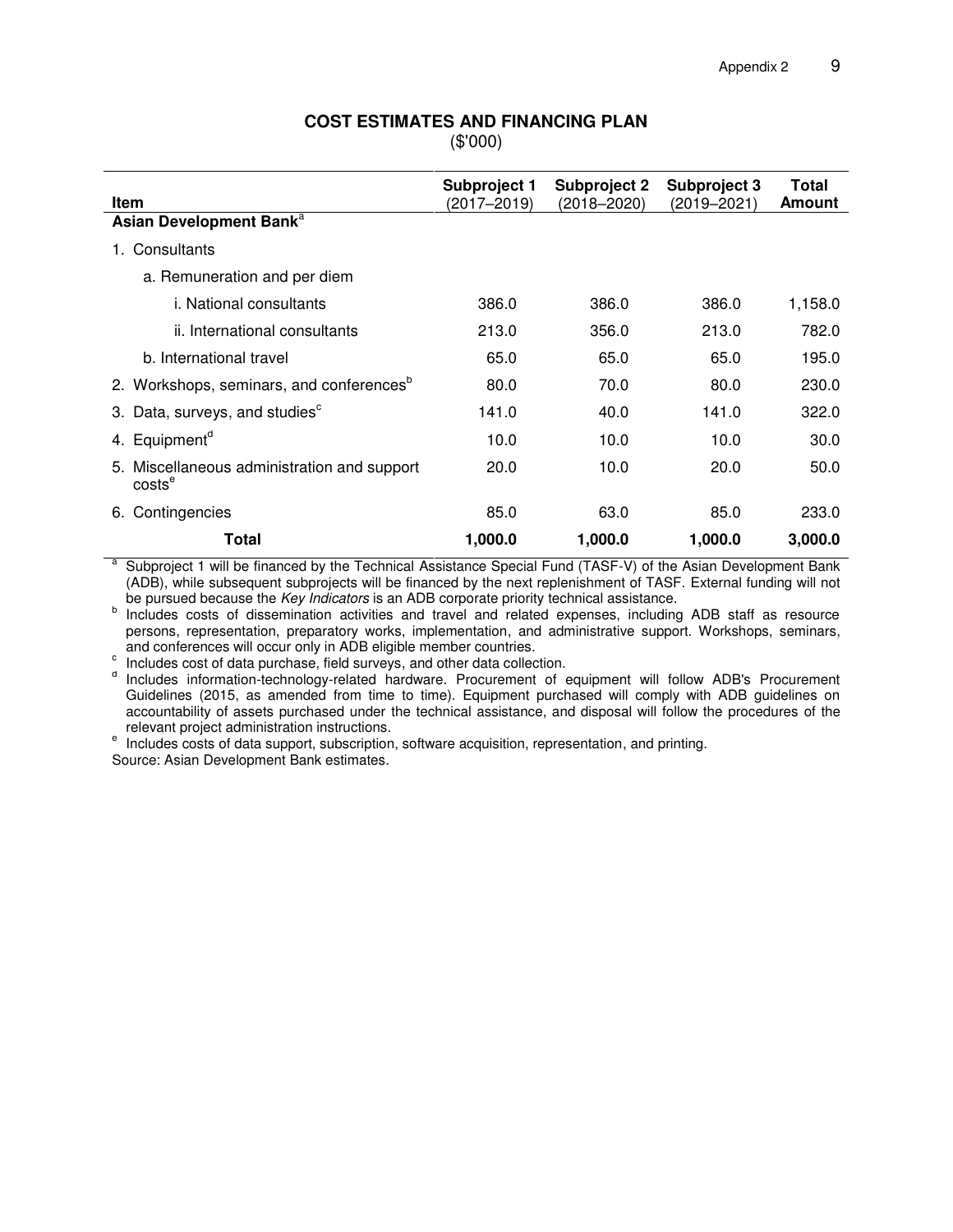# **OUTLINE TERMS OF REFERENCE FOR CONSULTANTS**

1. An estimated 72 person-months of international consultancy services and 501 personmonths of national consultancy services will be needed.<sup>1</sup> Consultants will be engaged in accordance with the Guidelines on the Use of Consultants (2013, as amended from time to time) of the Asian Development Bank (ADB).

| <b>Table A3: Breakdown of Consulting Expertise</b> |                            |                                                   |                           |  |  |
|----------------------------------------------------|----------------------------|---------------------------------------------------|---------------------------|--|--|
|                                                    | Person-                    |                                                   | Person-                   |  |  |
| <b>International</b>                               | <b>Months</b> <sup>a</sup> | <b>National</b>                                   | <b>Months<sup>a</sup></b> |  |  |
| Economists and subject matter<br>specialists       | 20.0                       | Economists, statisticians, or data<br>specialists | 198.0                     |  |  |
| Manuscript andeconomics editor                     | 6.0                        | Economics and statistics specialists              | 210.0                     |  |  |
| Writer                                             | 6.0                        | Data analysts                                     | 72.0                      |  |  |
| Resource persons                                   | 6.0                        | Graphic designer                                  | 3.0                       |  |  |
| Senior economist <sup>b</sup>                      | 4.0                        | Research associate                                | 18.0                      |  |  |
| Economists <sup>b</sup>                            | 8.0                        |                                                   |                           |  |  |
| Senior information technology expert <sup>b</sup>  | 6.0                        |                                                   |                           |  |  |
| Systems analyst <sup>b</sup>                       | 6.0                        |                                                   |                           |  |  |
| User-interface designer <sup>b</sup>               | 10.0                       |                                                   |                           |  |  |
| <b>Total</b>                                       | 72.0                       |                                                   | 501.0                     |  |  |

<sup>a</sup> Engagement on an intermittent basis.<br><sup>b</sup> Expert(s) from firm.

Source: Asian Development Bank estimates.

### **A. Economists and Subject Matter Specialists** (international, 13 consultants, total of 20 person-months, intermittent)

2. The purpose of this assignment is to undertake research and analysis on the selected special chapter topics. The output will include background papers for the special chapters and/or other themes of interest.

3. The specialists will evaluate data, conduct research, and prepare background papers on selected special chapter topics. They will carry out the activities specified in the detailed terms of reference for consultants (supplementary appendix).

4. The specialists should have a strong background in development economics, economics, and/or other related subjects. They should have at least a master's degree in their field of expertise (with a doctorate degree preferred) and have more than 10 years of relevant work experience. The specialists should have expertise and/or an interest in the economies of Asia and the Pacific. A good publication record on urbanization, economic geography, technology and development, firm research and development, structural transformation, labor and employment, or global value chain will be an advantage. Extensive experience working with international databases, and the application and/or development of models and frameworks, input–output, computable general equilibrium, and other multidimensional frameworks will be highly desirable.

 $\overline{a}$ 1 Lump-sum payments or output-based contracts will be considered when necessary.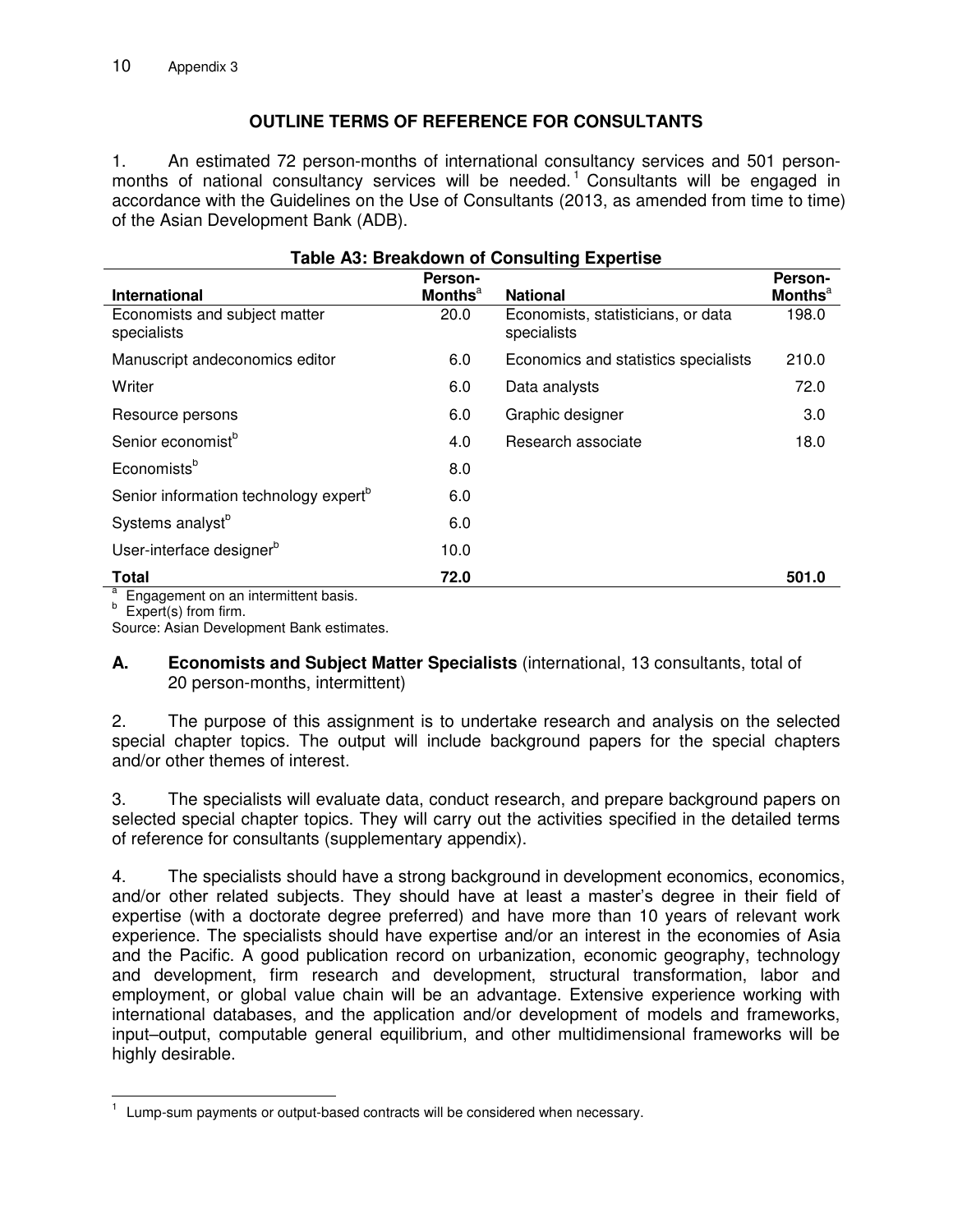**B. Manuscript and Economics Editor** (international, 3 consultants, total of 6 personmonths, intermittent)

5. The purpose of this assignment is to edit the special chapters, highlights, and presentation materials.

6. The editor will review and edit the special theme chapters, statistical commentaries, graphs, and tables of the *Key Indicators* in compliance with international editing standards and ADB's *Handbook of Style and Usage*. The work will include a number of editing rounds of the typeset version until the desired quality is achieved. The editor will make suggestions regarding the layout of the publication and assist in preparing the highlights and presentation materials for the *Key Indicators* launch. The editor will carry out the tasks specified in the detailed terms of reference for consultants (supplementary appendix).

7. The editor should have at least a master's degree in the related field and have more than 10 years of experience in writing and editing.

**C. Writer** (international, 6 consultants, total of 6 person-months, intermittent)

8. The writer will be responsible for writing a high-quality thematic commentary based on sound statistical analysis for the statistical component (parts II, III, and IV) of the publication, highlighting recent trends and providing an overview of developments in the region and across countries. He or she will prepare highlights for the statistical components; assist in the preparation of the key messages, press releases, and other related materials; and make suggestions on the layout. The writer will carry out the tasks specified in the detailed terms of reference for consultants (supplementary appendix).

9. The writer should have at least a master's degree in the related field and have more than 10 years of experience in writing and editing*.*

**D. Economic Research Firm** (team of at least 5 international consultants, total of 12 person-months, intermittent)

10. A globally reputable economic research institution with strong in-house expertise and research capacity will be engaged to organize, produce, and coordinate the preparation, publication, and dissemination of an edited volume or book on the theme topic for the current *Key Indicators*. An edited book or volume will be published once during the 3-year cycle. Initial target production is for the 2019 edition*.*

11. In consultation with ADB, the research firm will create a study team comprising internationally prominent economists with doctorate degrees in economics and expertise on issues related to the study.

12. **Senior or lead economist—team leader** (international, 1 consultant, 4 person-months, intermittent). The team leader, who will be appointed by the research firm, will lead the study's publication and organize the book launch. Tasks are described in detail in the supplementary appendix.

13. **Economists—team members** (international, 4 consultants, total of 8 person-months, intermittent). The study team will prepare the background research papers. Tasks are described in detail in the supplementary appendix.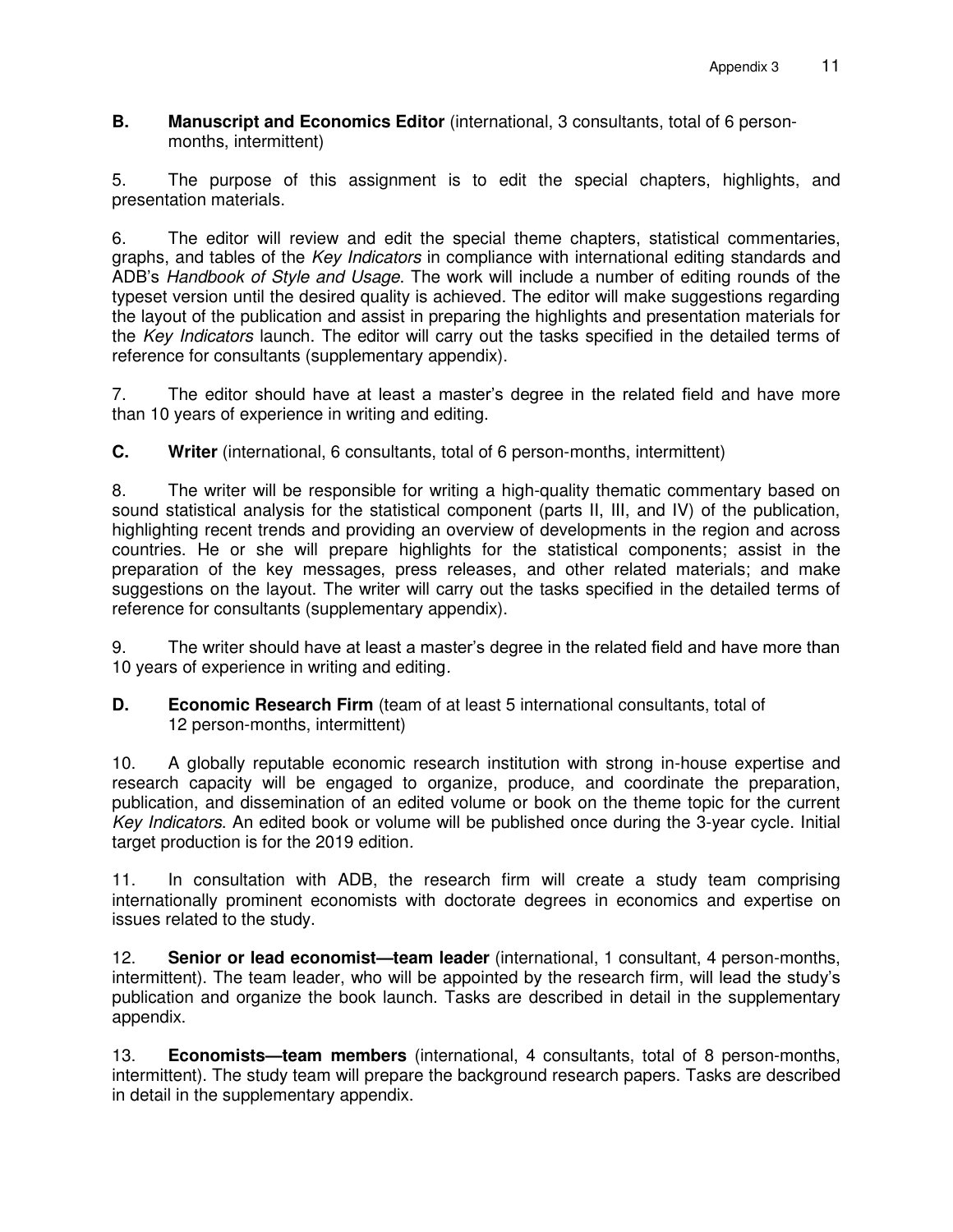**E. Information Technology Firm** (two teams of 3 international consultants each, total of 11 person-months for each team, intermittent)

14. The firm will update and enhance AsiaData (*Key Indicators* mobile application), which will work for both Android and Apple handheld devices.

15. **Senior information technology expert—team leader** (international, 2 consultants, total of 6 person-months, intermittent). The expert should have a degree in computer science or a related field, and at least 10 years of information technology (IT) experience (of which 5 years in a managerial role). The expert will (i) coordinate application development, (ii) monitor team progress, (iii) liaise with ADB's Economic Research and Regional Cooperation Department and Office of Information Systems and Technology on the enhancement of the mobile application, (iv) undertake the analysis of business requirements and work with the systems analyst and the user interface designer, and (v) spearhead the application tests.

16. **Systems analyst** (international, 2 consultants, total of 6 person-months, intermittent). The analyst should have a degree in computer science or a related field, and at least 7 years of IT experience (of which 5 years in designing application systems). The analyst will (i) design a workable system based on the business requirements and new mobile and computer operating systems; (ii) check security constraints of the current mobile application, including integration of solution and consideration for data privacy; (iii) monitor the application enhancement and propose refinements; and (iv) implement the turnover of the solution and application to ADB.

17. **User interface designer** (international, 2 consultants, total of 10 person-months, intermittent). The designer should have a degree in computer science or a related field, and at least 5 years of IT experience (of which 2 years in designing mobile applications). The designer will (i) design the enhancement of the mobile application, and (ii) ensure that the user interface is simple and efficient.

**F. Resource Persons** (international, 15 experts, total of 6 person-months, intermittent)

18. Resource persons will be engaged to participate as presenters or discussants in workshops, training events, and conferences. The resource persons should have (i) expert knowledge, and (ii) extensive experience and an excellent publication record on the theme topic.

### **G. Economists, Statisticians, or Data Specialists** (national, 18 consultants, total of 198 person-months, intermittent)

19. The purpose of this assignment is to undertake research and analysis on selected special chapter topics. The output will include background papers for the special chapters and/or country-specific case studies for the special chapters.

20. The specialists will evaluate data, conduct research, and prepare background papers on selected special chapter topics. The specialists will carry out activities specified in the detailed terms of reference for consultants (supplementary appendix).

21. The specialists should have at least a master's degree in their field of expertise (with a doctorate degree preferred) and more than 10 years of relevant work experience.  $2$  The specialists should have well-rounded knowledge of urbanization, economic geography,

**EXECTS**<br><sup>2</sup> The work will be carried out in countries where high-quality data is available, which will be assessed during project implementation. Country of assignment will be determined upon initiating their recruitment as national consultants.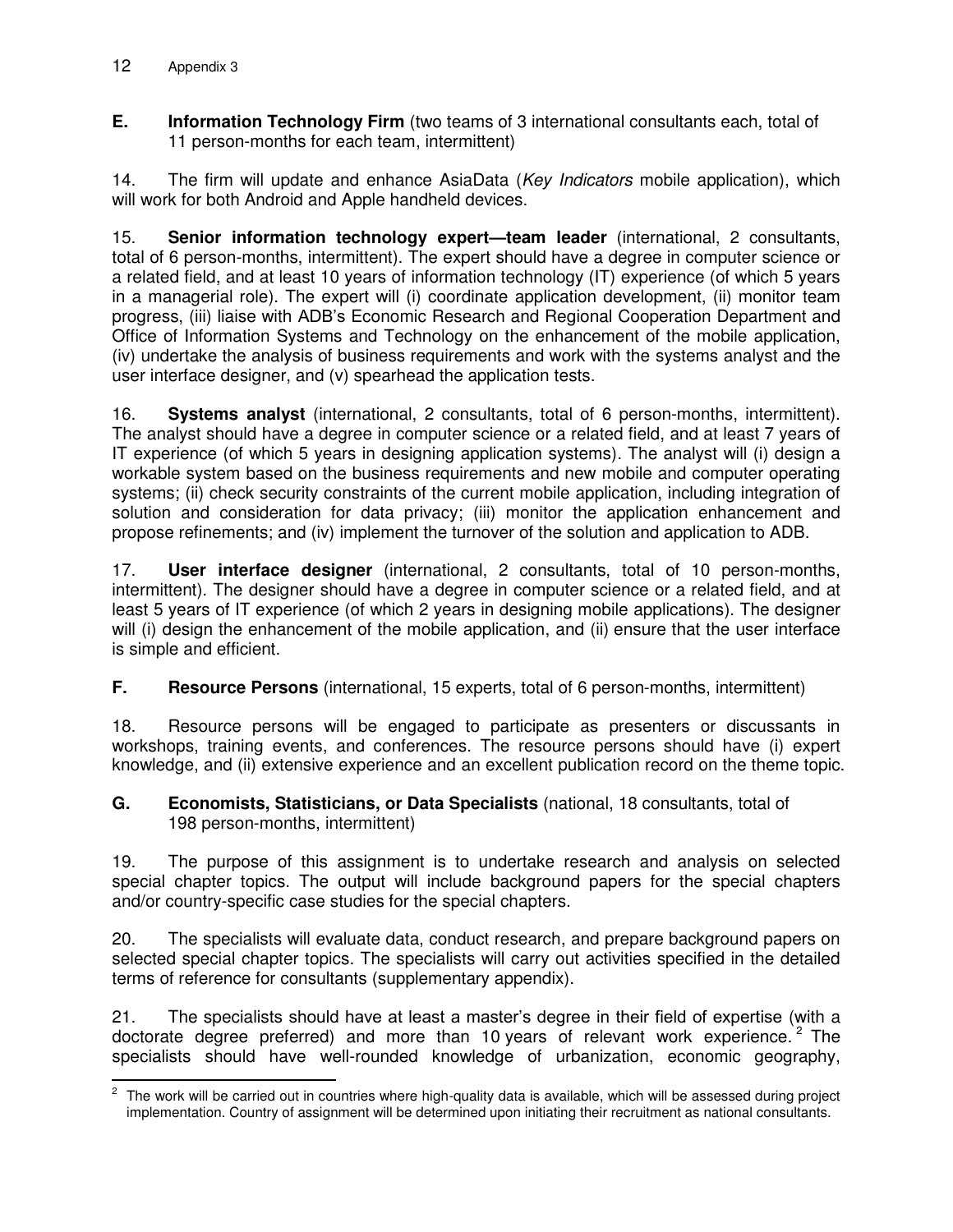technology and development, firm research and development, structural transformation, labor and employment, or global value chains in their country assignment. They should be knowledgeable about the sources of good data, have the ability to access or collect them through survey techniques, and perform the necessary data evaluation. They should also have the ability to analyze the data using statistical and econometric techniques. An ability to identify research topics and prepare background papers on themes of interests using new methodologies and rigorous empirical approaches will be desirable.

## **H. Economics and Statistics Specialists** (national, 30 consultants, total of 210 personmonths, full time)

22. The purpose of this assignment is to produce the *Key Indicators* questionnaires, country tables, Sustainable Development Goals tables, regional tables, and charts and figures in the write-ups, highlights, and presentation materials. The specialists will carry out the tasks specified in the detailed terms of reference for consultants (supplementary appendix).

23. The specialists should have (i) a background in economics or statistics; (ii) at least 3 years of relevant work experience in statistics or research analysis; (iii) the technical and analytical skills required for the project; (iv) a good understanding of official statistics and national statistical systems; (v) advanced knowledge and proficiency in using Microsoft Excel, Microsoft Word, and other relevant software; (vi) experience in performing automated business processes and due diligence in data compilation and validation; (vii) good writing skills; and (viii) creativity in generating statistical graphs.

# **I. Data Analysts** (national, 6 consultants, total of 72 person-months, full time)

24. The analysts should have (i) experience in updating the statistical database system and in extensively using the statistics portal; (ii) a strong background in economics, statistics, computer science, or a related field; (iii) experience in data processing, analysis, and working with official statistics (statistics produced by governments); (iv) IT knowledge; and (v) advanced knowledge of Microsoft Excel and automated business processes. The analysts must exercise due diligence in compiling and validating data and work with the Development Economics and Indicators Division staff to improve and maintain the statistical database system and the statistics portal. Detailed tasks are in the supplementary appendix.

**J.** Graphics Designer (national, 3 consultants, total of 3 person-months, intermittent)

25. The purpose of this assignment is to produce the text layout and format the graphic elements of the *Key Indicators*, including the web version. The designer will carry out the tasks specified in the detailed terms of reference for consultants (supplementary appendix).

26. The designer will be responsible for text layout, encoding of corrections, and formatting of graphic elements of the publication, including refining its web version. The designer must be skilled in working with Creative Suite 4 (or 5), Microsoft Word, and Microsoft Excel, and will prepare InDesign, Illustrator, and PDF files of the interiors and covers using original manuscripts submitted in Microsoft Word and Microsoft Excel.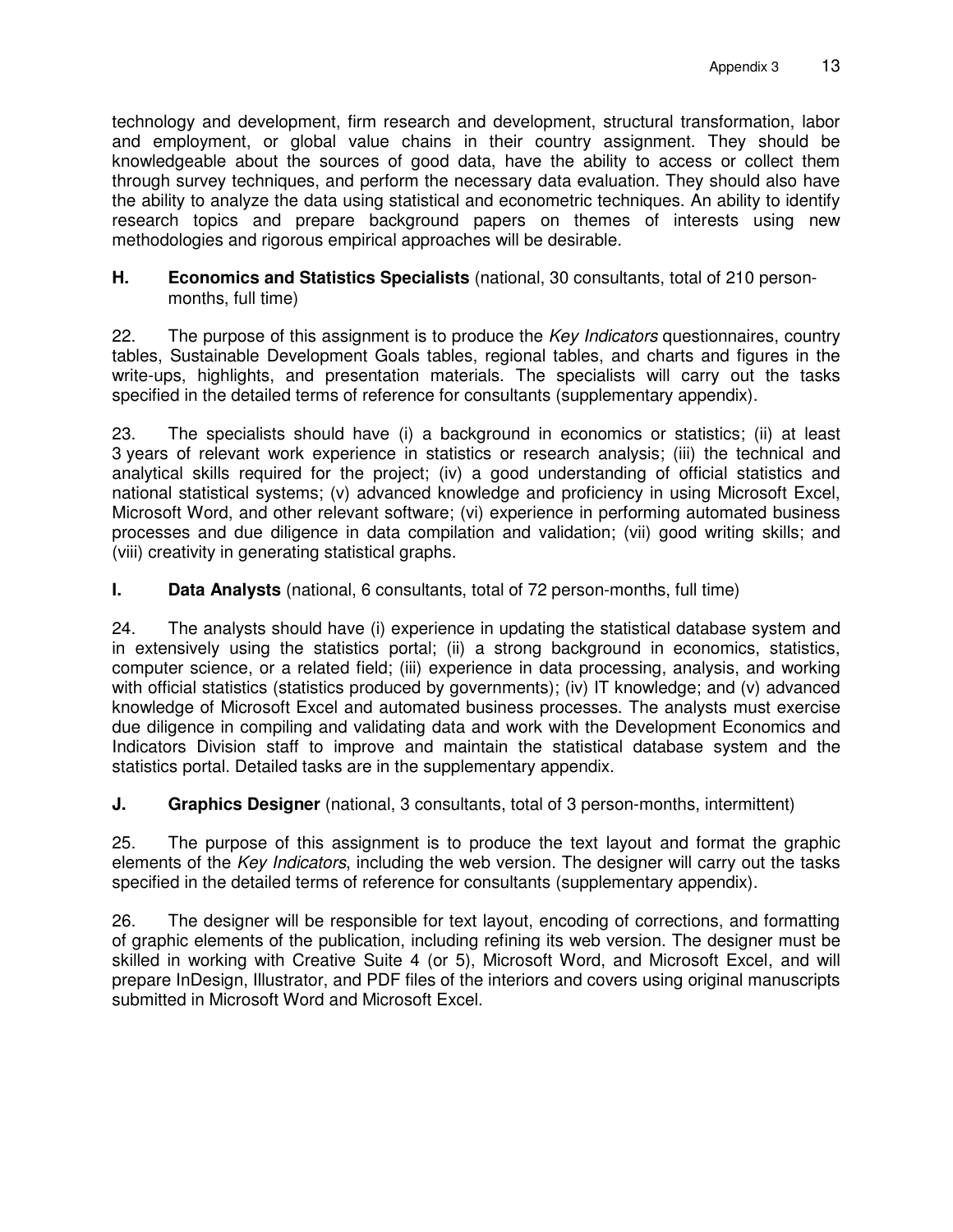**K. Research Associates** (national, 3 consultants, total of 18 person-months, intermittent)

27. The purpose of this assignment is to support research on assigned topics and other development issues as well as provide administrative support for data procurement and the publication process.

28. The associates will work closely with Development Economics and Indicators Division staff and international and national consultants. The associates will perform the tasks specified in the detailed terms of reference for consultants (supplementary appendix).

29. The associates should have a degree in economics, statistics, or related fields (with a master's degree preferred), and at least 2 years of relevant experience. The associates should be knowledgeable in using Stata and have a good understanding of economic theory and econometric analysis (or statistical methods).